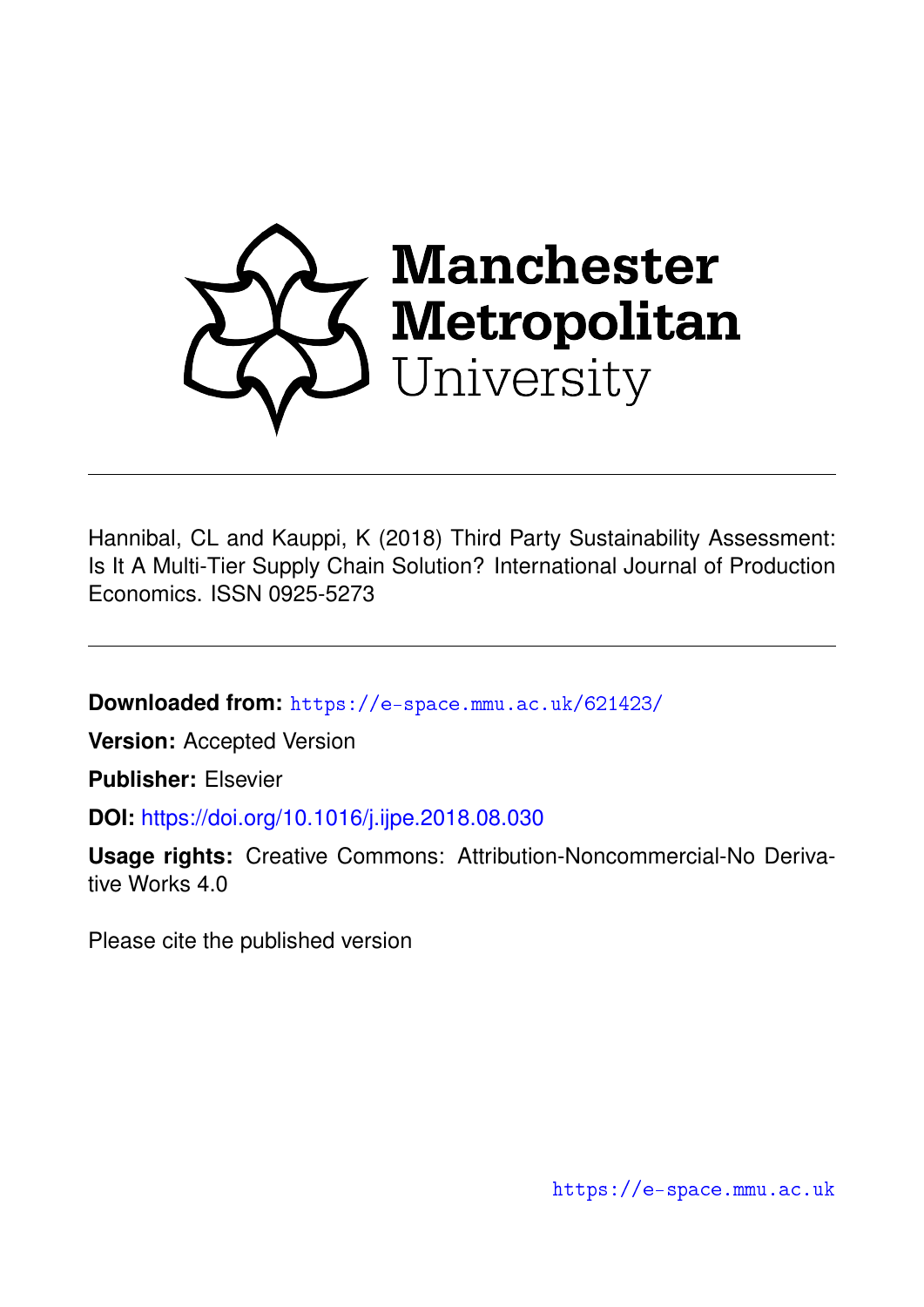Third party social sustainability assessment: Is it a multi-tier supply chain solution?

## **Abstract**

The paper examines the different third party approaches used to assess the social sustainability of global multi-tier supply chains. Information asymmetries between supply chain actors and stakeholders can result in uncertainty about how a good has been produced and traded, resulting in sustainability uncertainty. Third party social sustainability assessment is one mechanism used to monitor and communicate the credentials of everyday products to stakeholders. We frame our study using information processing theory to discuss how third party assessors can help to reduce sustainability uncertainty. As social sustainability is of particular importance in labor-intensive industries, empirical data is drawn from agriculture, textiles, handicrafts, footwear and consumer electronics supply chains. The analysis of semi-structured interviews with assessors reveals differering approaches to assessment. We show how these approaches utilize differing numbers of supply chain tiers. Some, for example, focus only on the farmer or raw material supplier when assessing social sustainability, which raises questions about the credentials of actors further downstream. The communities and livelihoods of supply chain actors, often located in the global South, can be dependent on the new, niche and potentially more profitable markets made available to goods that can demonstrate their social sustainability credentials. Robust assessment is therefore integral in accessing these new markets. The study offers a comparison between different assessors that will be of interest to scholars and also to supply chain actors considering engaging in social sustainability assessment.

**Keywords:** information processing theory, indicators, social sustainability, uncertainty

**Paper type:** Research paper

# **1.0 Introduction**

The outsourcing trends of global supply chains have shifted labor-intensive production activities to lower labor-cost countries [\(Perry and Towers, 2013\)](#page-28-0). In consequence, complex supply chain configurations are in operation, utilizing numerous suppliers across multiple supply chain tiers, and potentially limiting visibility across the entire chain [\(Awaysheh and](#page-26-0)  [Klassen, 2010;](#page-26-0) Huq *et al.*[, 2014\)](#page-28-1). Consumers, non-governmental organizations (NGOs) and governments repeatedly raise concerns about the wages, working hours and working conditions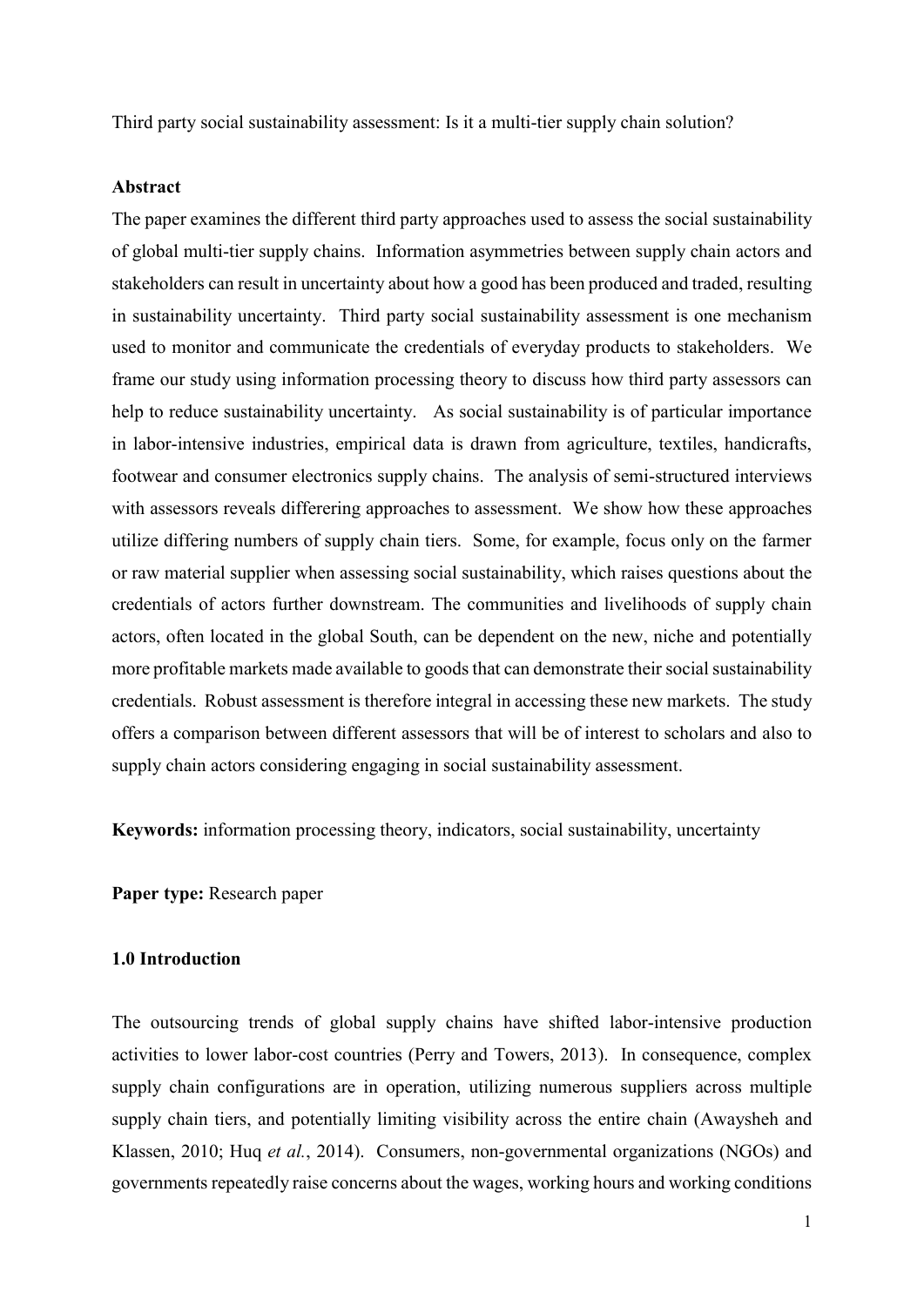of supply chain actors [\(Andorfer and Liebe, 2012\)](#page-26-1), particularly in the lower tiers. High profile transgressions concerning the social sustainability of supply chains are widely reported (Busse *et al.,* 2017; Foerstl *et al.,* in press). Threats of negative publicity, consumer boycotts and increased scrutiny therefore often emerge as the key drivers for measuring and managing social sustainability performance [\(Brønn and Vidaver-Cohen, 2009\)](#page-27-0). There is an increasing focus from stakeholders, including consumers, investors, local communities, non-profit organizations, legislators and regulators, on the way in which goods are produced and traded (Govindan *et al.,* 2013; Koh *et al.,* 2012). The mechanisms used to assure the social sustainability credentials of everyday products sourced from global multi-tier supply chains are therefore under the spotlight. Scrutiny places increased demands on supply chain actors. A pressing sustainability challenge is the lack of information about trading practices in complex supply chains, and hence supply chain actors often experience high sustainability-related uncertainty (Busse *et al.,* 2017; Foerstl *et al.,* in press). The market for socially sustainable products can open up new trading channels for producers and raw material suppliers, often based in the global South. Therefore, the importance of ensuring robust systems for quality assurance across multi-tier supply chains to reduce sustainability uncertainty is crucial to many livelihoods and communities, as well to the economic performance of the buying firms often located in the global North (Busse *et al.,* 2017).

Drawing on information processing theory (Galbraith, 1973), we focus on third party assessment as a mechanism used by multi-tier global supply chains to measure and communicate their social sustainability performance; i.e. to reduce their sustainability-related uncertainty. Rather than conceptualizing the focal firm (Varsei *et al.,* 2014) or the first-tier supplier (Wilhelm *et al.,* 2016) as driving the development of socially sustainable supply chains, third party assessment utilizes actors within and outside of a supply chain to collect, analyse and report on performance data [\(Albersmeier](#page-26-2) *et al.*, 2009; [Hatanaka](#page-28-2) *et al.*, 2005). It requires co-ordination across the supply chain from internal stakeholders including farmers, raw material extractors, distributors and retailers, and from external stakeholders such as third party assessors and NGOs (Yawar and Seuring, 2017). The performance of the whole chain is under scrutiny, and hence the outcome is contingent on a collaborative approach to social sustainability (Awaysheh and Klassen, 2010; Hassini *et al,* 2012).

As Govindan *et al.,* (2014) point out, it is only recently that research has begun to focus on sustainability issues in supply chain management (SCM). Historically, economic advantage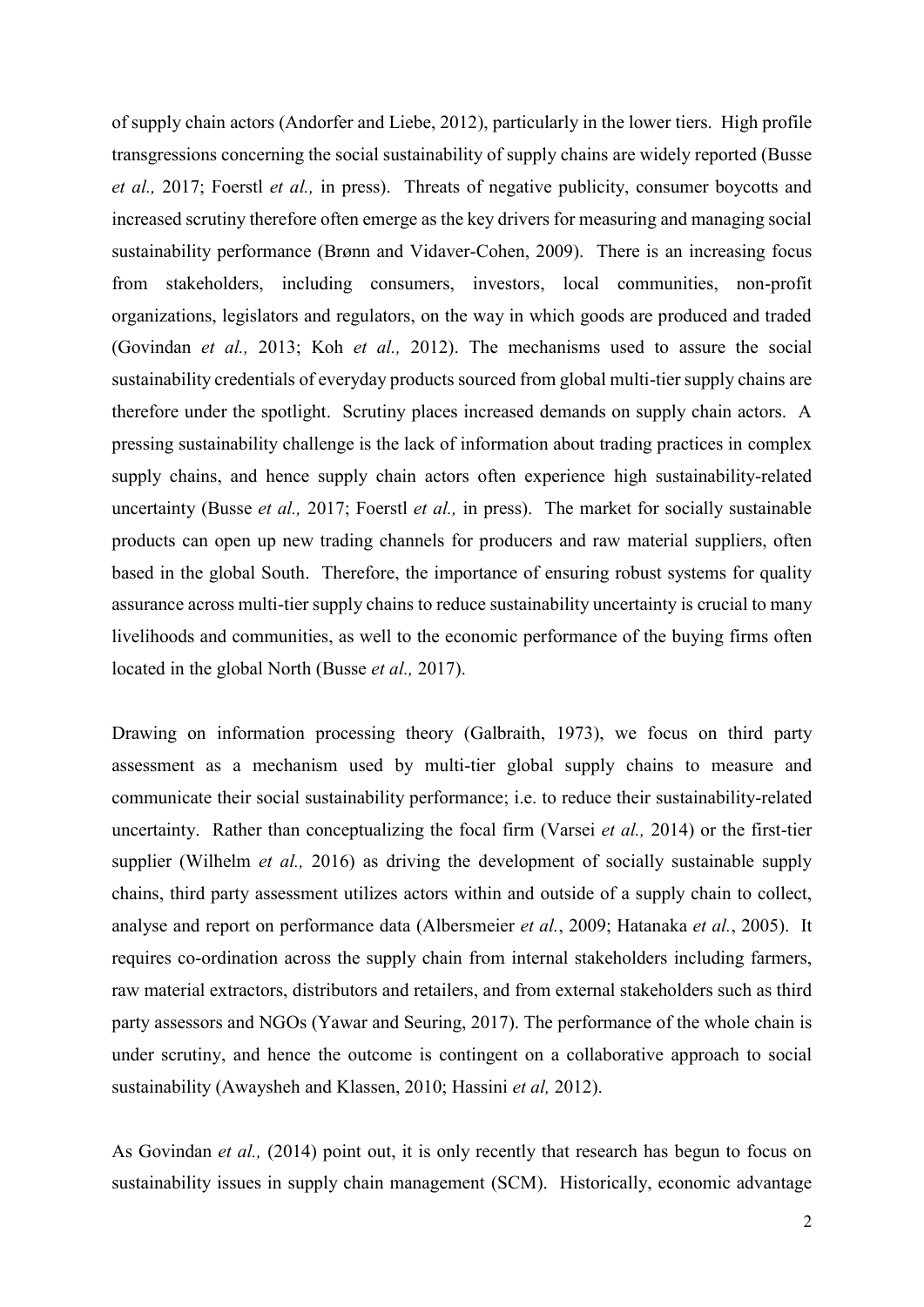has dominated SCM discourse and hence the focus has been on the dyadic relationship between buyer and seller. Examining dyadic relationships has permeated into studies of sustainable supply chains, yet this perspective ignores the complexities of operating as a network and fails to represent a multi-cultural global perspective (Fahimnia *et al.,* 2015). Scholars show how even though authors may describe their sustainability research in relation to supply chains, it is an internal or dyadic perspective that is analyzed [\(Miemczyk](#page-27-1) *et al.*, 2012). In consequence there are few empirical studies on sustainable SCM that consider the entire multi-tiered supply chain (Huq *et al.*[, 2014\)](#page-28-1).

In light of the increasing focus on human rights, labor and working conditions in global supply chains that purport to be socially sustainable, we adopt a supply chain perspective to examine how complex supply chains capture information that has been described as unquantifiable [\(Burritt and Schaltegger, 2014\)](#page-27-1). We focus on supply chains for which social issues are particularly pertinent: agriculture, textiles, handicrafts, footwear and consumer electronics. We examine ten third party assessors focused on assuring the social sustainability credentials of products. It is important to note from the outset that our study is not concerned with the impact of assessment on social sustainability performance. Rather, we are interested in understanding and explaining how multi-tiered assessment is designed and implemented to measure and assure the social sustainability of the entire supply chain.

Our study makes an important contribution to the examination of social sustainability assessment by utilizing information processing theory as a lens to explore how sustainability uncertainty can be reduced. By using a third party to collect and process supply chain information, stakeholders may gain access to more and better information about the trading practices of supply chains that purport to be socially sustainable. Such information may contribute to a greater degree of certainty in sourcing, investment and consumer purchasing decisions. We show how different approaches to assessment examine varying numbers of supply chain tiers, and discuss how the assessor can act as a bridge to support the measurement and communication of social sustainability performance to stakeholders. We reflect on the implications of our findings for the assurance of socially sustainable goods. Our paper is structured as follows: We begin by justifying the theoretical framing of our study prior to focusing our attention on the characteristics of third party supply chain assessment. Next, we explain our qualitative research design and move on to present our empirical findings. We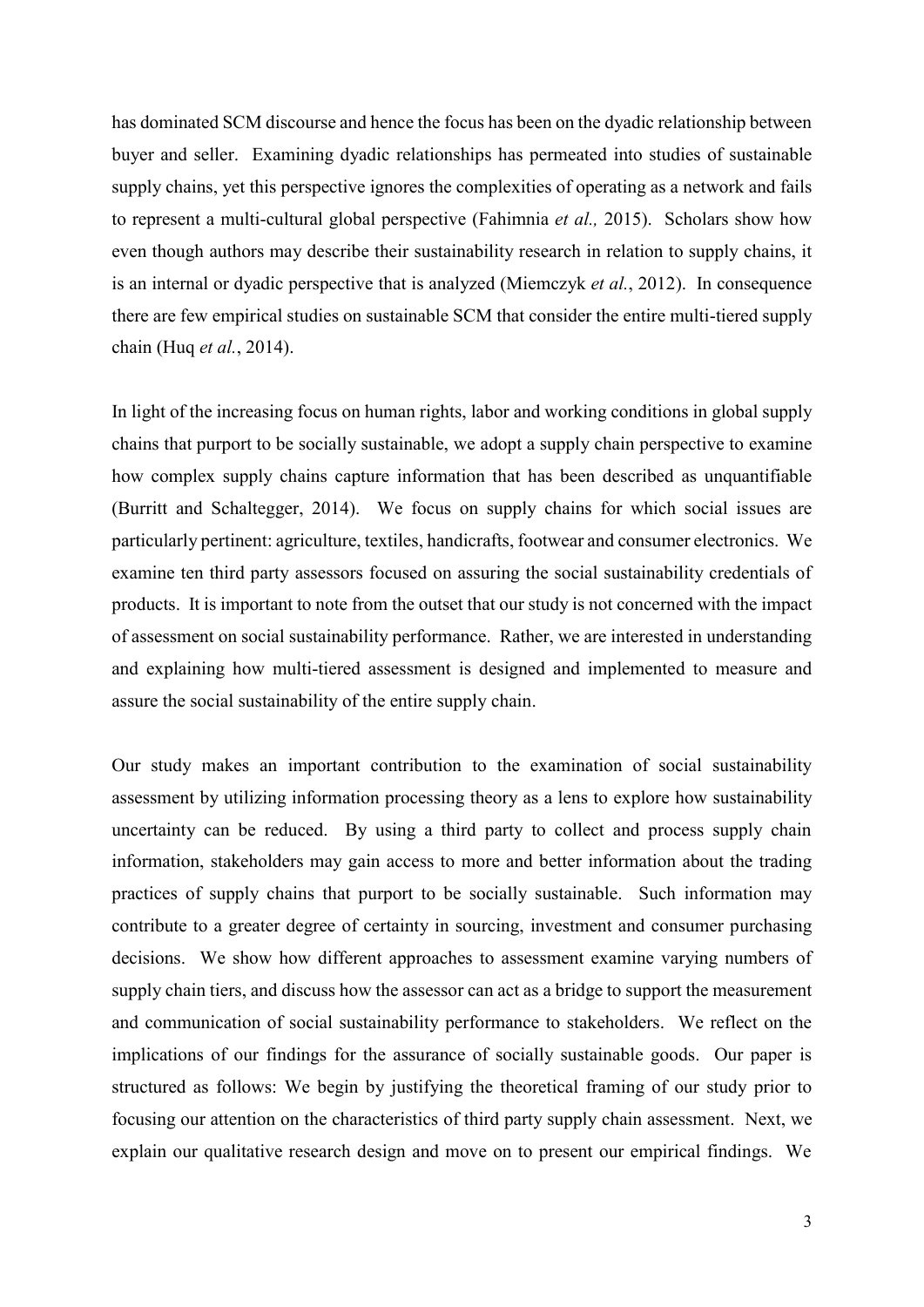discuss the implications of our findings and raise questions about the ability of current assessment practices to assure the social sustainability credentials of products.

# **2.0 Framing and context of the study**

#### *2.1 Theoretical frame: Information processing theory*

We use information processing theory to frame our research. Developed by Galbraith (1973) to address internal organizational issues related to task uncertainty, the theory has been extended to research on inter-organizational interactions and supply chains (see Premkumar *et al*., 2005; Bode *et al,.* 2011; Kauppi *et al,.* 2016; Fan *et al.,* 2017). Uncertainty as a key organizational driver for collecting and processing relevant information underpins the theory (Kreye, 2017). In supply chain studies, the typical focus has been on uncertainties related to the market, environment, partnerships and supply, delivery reliability, quality and inventory levels, weather and politics (Premkumar *et al.,* 2005; Fan *et al.,* 2017; Zhu *et al.,* 2018; Srinivasan and Swink, in press). Given our examination of social sustainability in multi-tier global supply chains, we focus on sustainability uncertainty as the source of stakeholder information processing needs.

Several factors contribute to sustainability uncertainty in global supply chains. There is uncertainty related to both the complexity and limited visibility of the chain. This is often due to utilizing many small producers upstream from the buyer in (culturally) distant locations (Premkumar *et al*., 2005; Karjalainen and Moxham 2013; Tachizawa and Wong, 2014; Busse *et al.,* 2017; Foerstl *et al.,* in press) and the frequently changing supplier relationships (Tachizawa and Wong, 2014). Instances of mock compliance to social sustainability codes, and work being outsourced to yet more tiers in the chain (Huq *et al*., 2014), add to visibility challenges. Sustainability uncertainty is compounded because socially sustainable goods are characterized as 'credence goods': they possess attributes that consumers cannot evaluate themselves, even after consumption [\(Giovannucci and Ponte, 2005\)](#page-27-2). It has been noted that these attributes do not 'exist' unless their presence is communicated [\(Pullman and Dillard,](#page-29-0)  [2010\)](#page-29-0). Information asymmetries therefore exist between suppliers and customers, and so purchasing decisions and product reputation are contingent on consumer confidence in the accuracy of the sustainability related information that is provided [\(Ballet and Carimentrand,](#page-26-3)  [2010;](#page-26-3) Renard, 2005). The measurement of supply chain performance in this context must focus on process attributes, such as child free labor, rather than product attributes, such as size or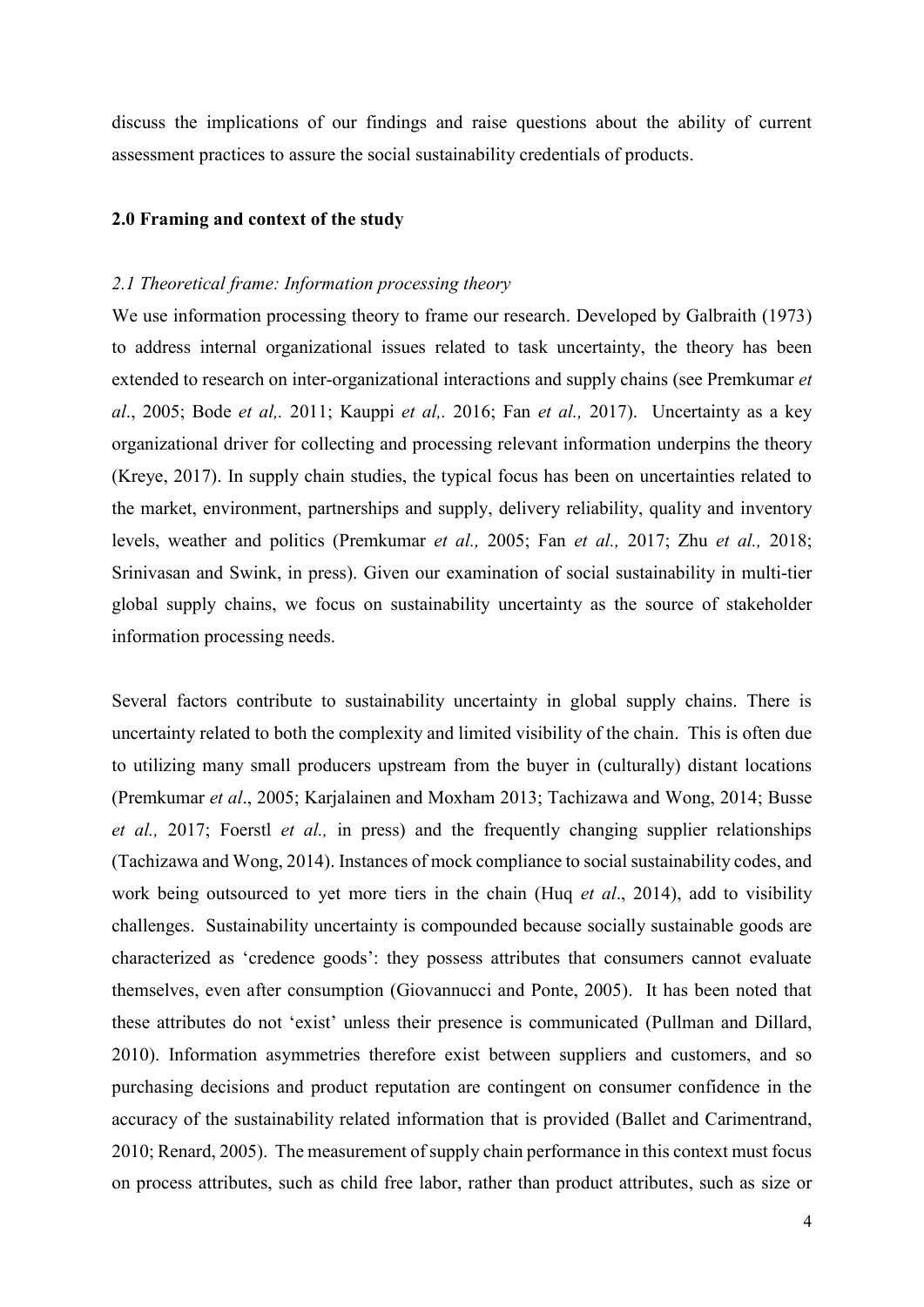weight. These types of process attributes are inherently difficult to substantiate, particularly across multi-tier supply chains (Yawar and Seuring, 2017), yet very important to address stakeholder concerns (Busse *et al.,* 2017; Foerstl *et al.,* in press).

To tackle information processing needs organizations must develop information processing capabilities (Kreye, 2017). Bridging and buffering are two strategies that can be used (Bode *et al.,* 2011). Buffering is an effort to incorporate slack into operations (Kauppi *et al.,* 2016; Liu *et al.*, 2010). Achieved via excess inventory or slack capacity, this strategy is not suitable for social sustainability performance wherein the focus is on assuring trading practices rather than on product lead times or supply chain agility. Thus, supply chain actors must implement structural mechanisms to ensure better flow of information (Liu *et al.*, 2010), i.e. they must engage in bridging (Bode *et al.,* 2011). A bridge is used to facilitate access to information and to monitor a partner (Bode *et al.,* 2011). In previous research, inter-organizational information systems have been suggested as a way to increase information processing capabilities (Premkumar *et al.,* 2005). However, with regards to social sustainability in labor intensive industries, technology solutions are not available given the infrastructure and resources of suppliers in developing countries. The few recent studies on how to reduce sustainability related uncertainty have focused on the managerial efforts of the buying firm, such as insourcing, product redesign and reshoring, i.e. information processing mechanisms implemented by the focal firm (Busse *et al.,* 2017; Foerstl *et al.,* in press). Bridging can take different forms including forming relationships with influential parties, risk management systems and monitoring (Bode *et al.,* 2011). We therefore recognize the use of third party assessment as a bridging approach used by supply chain actors to increase their capability in processing information to reduce sustainability uncertainty.

# *2.2 Third party assessment*

Third party assessors fulfil stakeholder demands for information about how a product has been produced and traded; information needs the individual actors are often unable to provide. Thus in response to growing stakeholder demand for information on the sustainability credentials of multi-tiered supply chains, a plethora of labelling and certification schemes are currently in operation, resulting in what has been described as a standards market where different schemes compete for adoption by consumers and supply chains [\(Hatanaka and Busch, 2008;](#page-28-3) [Reinecke](#page-29-1) *et al.*[, 2012\)](#page-29-1). There is no standard approach to social sustainability assessment and multiple logos and certification schemes are currently in practice, with examples including coffee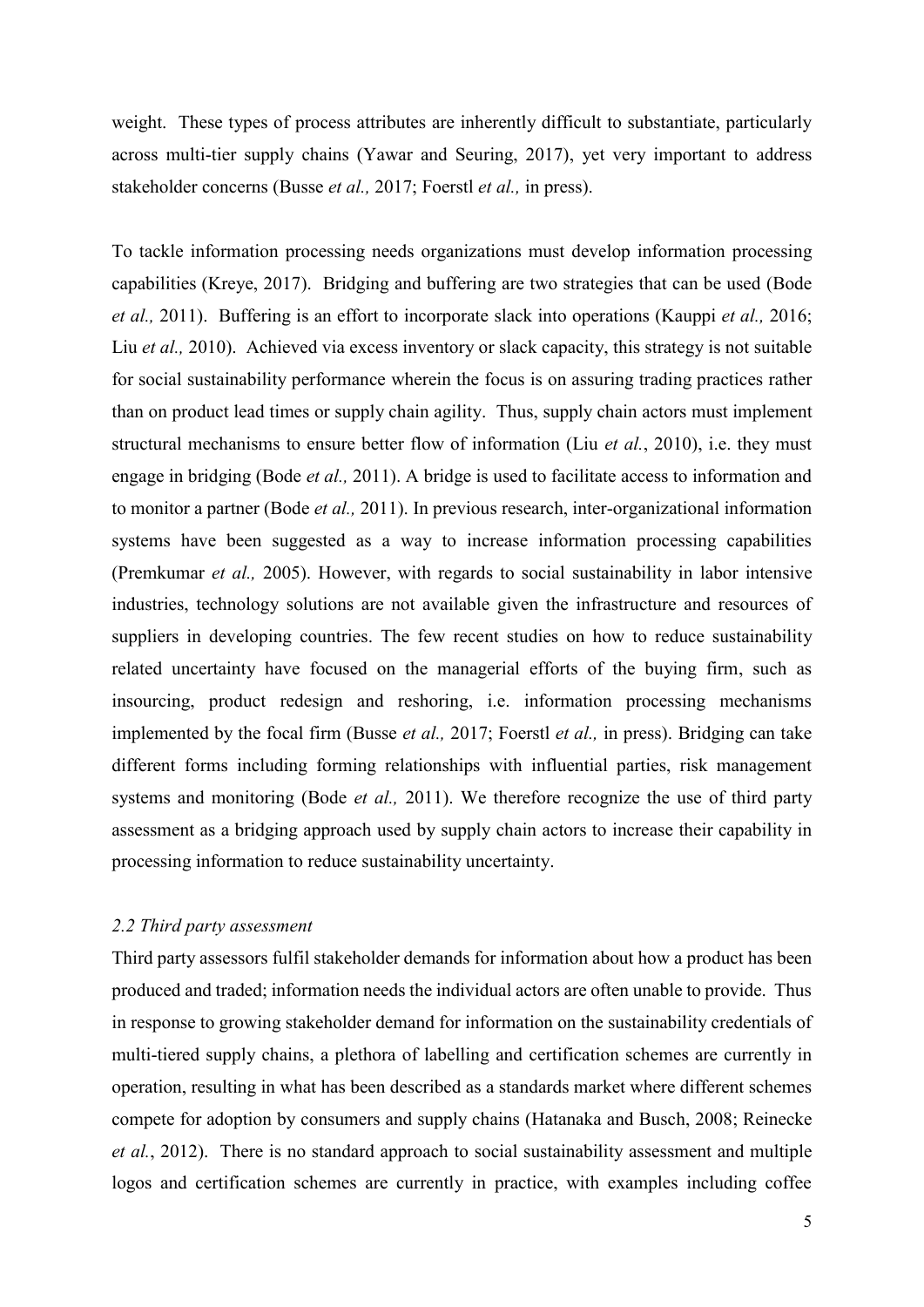[\(Giovannucci and Ponte, 2005;](#page-27-2) [Reinecke](#page-29-1) *et al.*, 2012), cocoa [\(Hartlieb and Jones, 2009\)](#page-27-3) and textiles [\(Perry and Towers, 2013\)](#page-28-0). Whilst it is anticipated that sustainability information would be welcomed by stakeholders, the multiplicity of logos and certification has been criticised for causing consumer confusion, increasing certification costs and duplicated activity [\(Fransen,](#page-27-4)  [2011\)](#page-27-4). There is often a lack of clarity about what is being measured, and by whom, and whether assessments are conducted by actors in the supply chain or by external parties. Questions are therefore raised about how effectively the different assessments actually solve the problem of sustainability uncertainty. The trend for multiple assessment approaches looks set to continue, with global retailers increasing their engagement with socially sustainable product lines [\(Hughes, 2015\)](#page-28-4) and proliferation, rather than consolidation, of market signalling mechanisms [\(Reinecke](#page-29-1) *et al.*, 2012). It is thus important to study how such varied assessments are able to respond to sustainability uncertainty in global supply chains and to reflect on whether the information processing that is offered meets the needs of stakeholders.

In situating our study in the context of social sustainability assessment, it is important to clarify the operations of this governance mechanism. Popular in food supply chains concerned with safety standards, the assessment utilizes actors within and outside of the chain to assess performance against standards set either by external organizations or by the focal firm [\(Albersmeier](#page-26-2) *et al.*, 2009). For social sustainability, engagement with this process is usually on a voluntary basis rather than as mandated by government. Where standards are set by the focal firm, for example Starbucks' Shared Planet or H&M Conscious, engagement with assessment is a requirement (Boughton, 2008; Whitehead, 2015). We focus on voluntary third party assessment, whereby the supply chain enters into the assessment voluntarily, and is judged against standards set by an external organization. This process generally operates as follows: firstly, an application is made to a third party assessor, next a pre-assessment and documentation review is conducted, followed by an on-site audit and finally, if conformity is verified, successful assessment is communicated [\(Hatanaka](#page-28-2) *et al.*, 2005). Hence, this approach differs from the more widely held assumption that the focal firm adopts overall responsibility for governing sustainable performance activities [\(Seuring and Müller, 2008\)](#page-29-2). There are limited studies that examine third party assessment in multi-tiered supply chains, and hence we conceptualize the third party assessor acting as a bridge between all supply chain actors. In understanding information flows between actors, we recognise that this information will not focus solely on social sustainability. For information flows between supply chain actors and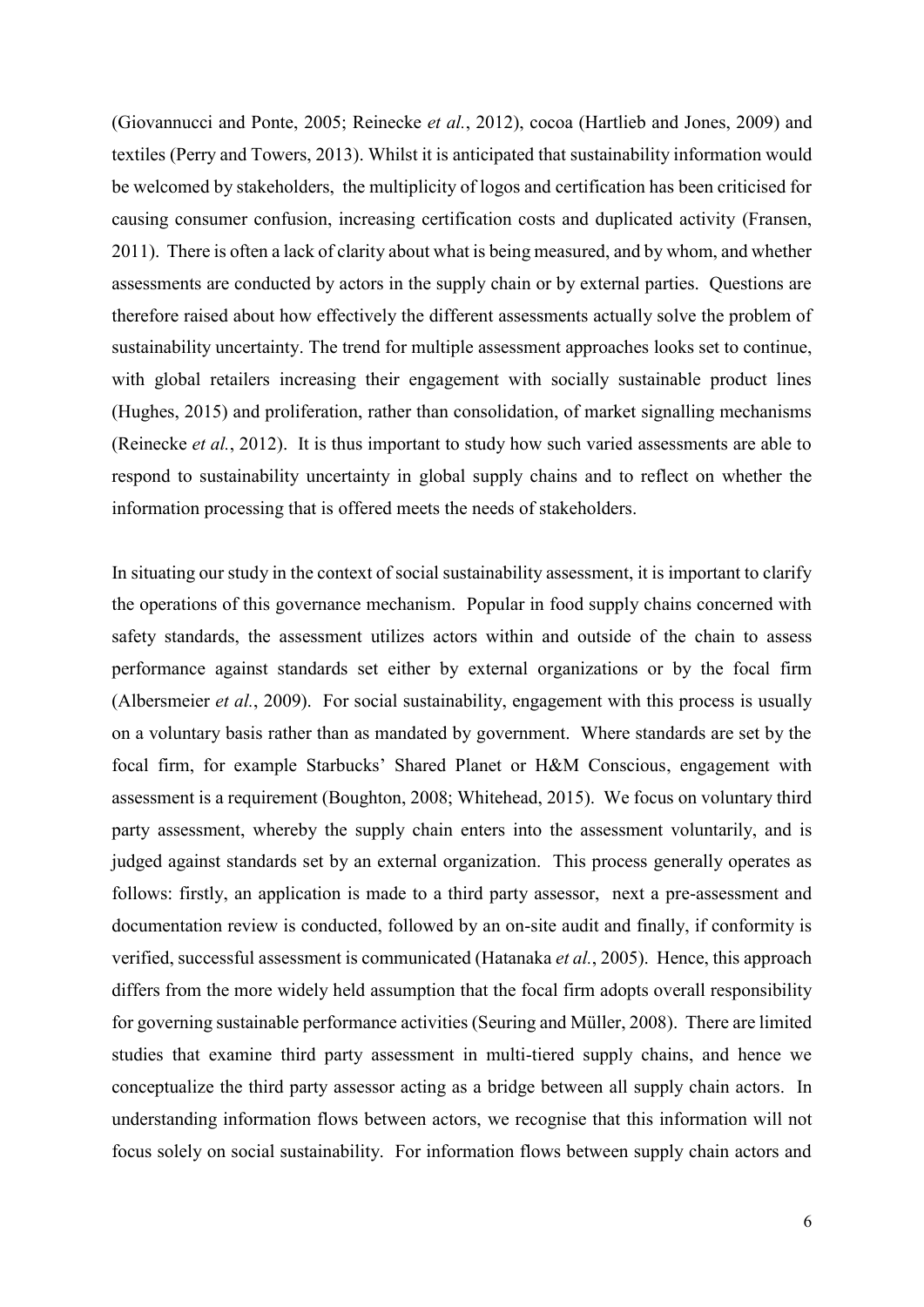the third party assessor, we expect this information to be dominated by a focus on social sustainability.

Scholars have noted how the use of third party assessment may offer supply chains a comparative advantage as it is perceived as more objective and independent than mandated or corporate assessment [\(Bernstein and Cashore, 2007;](#page-26-4) [Hatanaka and Busch, 2008\)](#page-28-3). Historically, the ideology of using a third party to demonstrate a socially sustainable supply chain seemed to be in line with Gereffi *et al.*'s (2005) notion of relational value chain governance. Herein regulation occurs through reputation, social proximity and ethnic ties. This is certainly how third party assessors such as Fairtrade began, whereby strong relationships with producers were forged to develop organizational capacity and producer equity [\(Doherty and Huybrechts,](#page-27-5)  [2013\)](#page-27-5). Yet third party assessment is not without its critics. Some perceive it as a way of supply chains outsourcing their reporting responsibilities and thus avoiding blame if a problem arises [\(Renard, 2005\)](#page-29-3). Others find evidence of mock compliance, limited interest in assessing suppliers beyond tier one of the chain and poorly trained assessors [\(Albersmeier](#page-26-2) *et al.*, 2009; Hug *et al.*[, 2014\)](#page-28-1). There is also the risk that a third party will not carry out an objective, independent assessment (Huq *et al.*[, 2014\)](#page-28-1). Despite reported shortcomings, there has been a sharp rise in the use of third parties to assess the social sustainability performance of global supply chains [\(Hatanaka and Busch, 2008\)](#page-28-3).

## *2.3 Development of research question*

In summary, we are witnessing stakeholder demands for more and better supply chain information about how goods are produced and traded, and a rise in voluntary third party performance assessment due to the information processing needs of supply chain actors, leading to the emergence of a social sustainability standards market. Against this backdrop, and particularly in light of the relatively limited research on this topic, an examination of how voluntary third party social sustainability assessment is operationalized in multi-tiered supply chains appears apposite. We acknowledge an increase in supply chains drawing on their social sustainability credentials with the objective of attaining a competitive advantage. This is a fairly recent phenomenon and thus an examination of assessment in this context is important for two key reasons. Firstly, the pricing of the product and its value proposition are contingent on the robustness of the information provided by the assessment. Thus, the ability of supply chains to demonstrate their social sustainability credentials is wholly dependent on the quality of the information collected and disseminated, and on whether stakeholders have confidence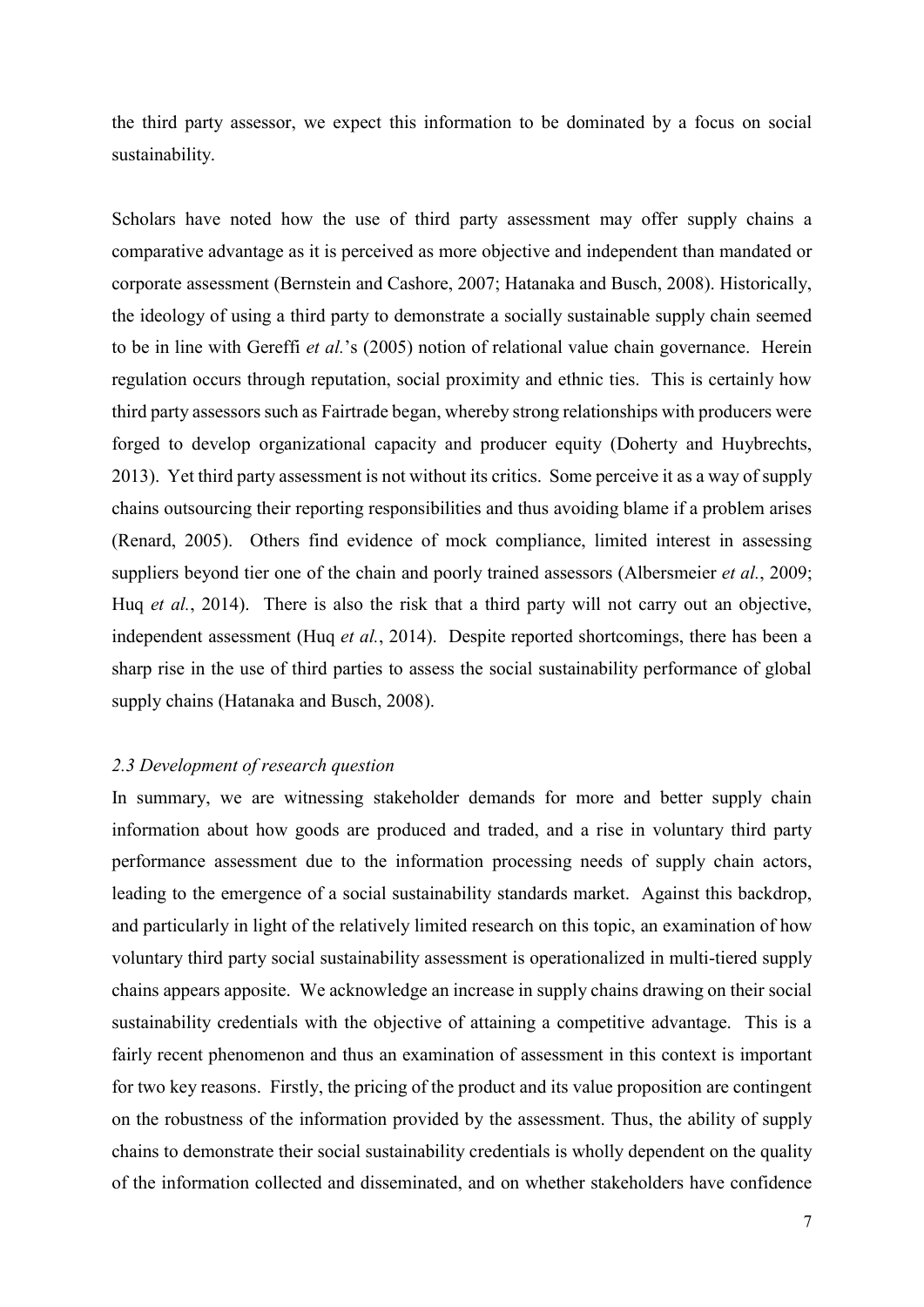in this information. At present, little is known about how such assessment activities are carried out. Secondly, supply chains trading on their social sustainability performance are increasingly engaging in third party voluntary assessment as a means of demonstrating their credentials to stakeholders. This mode of performance assessment has created a competitive standards market. Such a market is of increasing importance and yet limited research has been conducted on the structures and practices of third party assessors from a SCM perspective. We therefore wish to understand more about how this new form of supply chain governance is operationalized and the implications for the assurance of social sustainability. We therefore frame our study by posing the following research question:

*How does the third party assessment of social sustainability act as a bridging mechanism in multi-tiered supply chains?* 

## **3.0 Research Methodology**

#### *3.1 Empirical context*

Given the paucity of empirical studies examining the measurement of social sustainability across multi-tier supply chains, it was very difficult to replicate or to extend upon previous research designs. In consequence, we conducted an exploratory study designed to elicit new insights into the operationalization of voluntary third party assessment as a form of bridging in global supply chains. To enable the collection of what is often described as 'process' data, and to capture information that may be surprising to us, we utilized a qualitative research design [\(Langley, 1999\)](#page-28-5). This approach has been adopted by recent studies examining aspects of social sustainability that go beyond the buyer-supplier dyad, and hence also seemed appropriate to our context (Huq *et al.*[, 2016;](#page-28-6) [Reinecke](#page-29-1) *et al.*, 2012). As the aim of our study was to develop an understanding of third party assessment we were interested in collecting rich data from a real setting and to focus on capturing contextual detail [\(Lincoln and Guba, 1985\)](#page-28-7). Our unit of analysis was the assessment activities that were conducted to assure the social sustainability performance of the supply chain. We were interested in capturing information from a range of voluntary third party assessors and opted for a research design based on semi-structured interviews. As previously noted, social sustainability is of particular prominence in labor intensive industries [\(Zorzini](#page-29-4) *et al.*, 2015), and hence we situated our study in this context.

# *3.2 Data collection*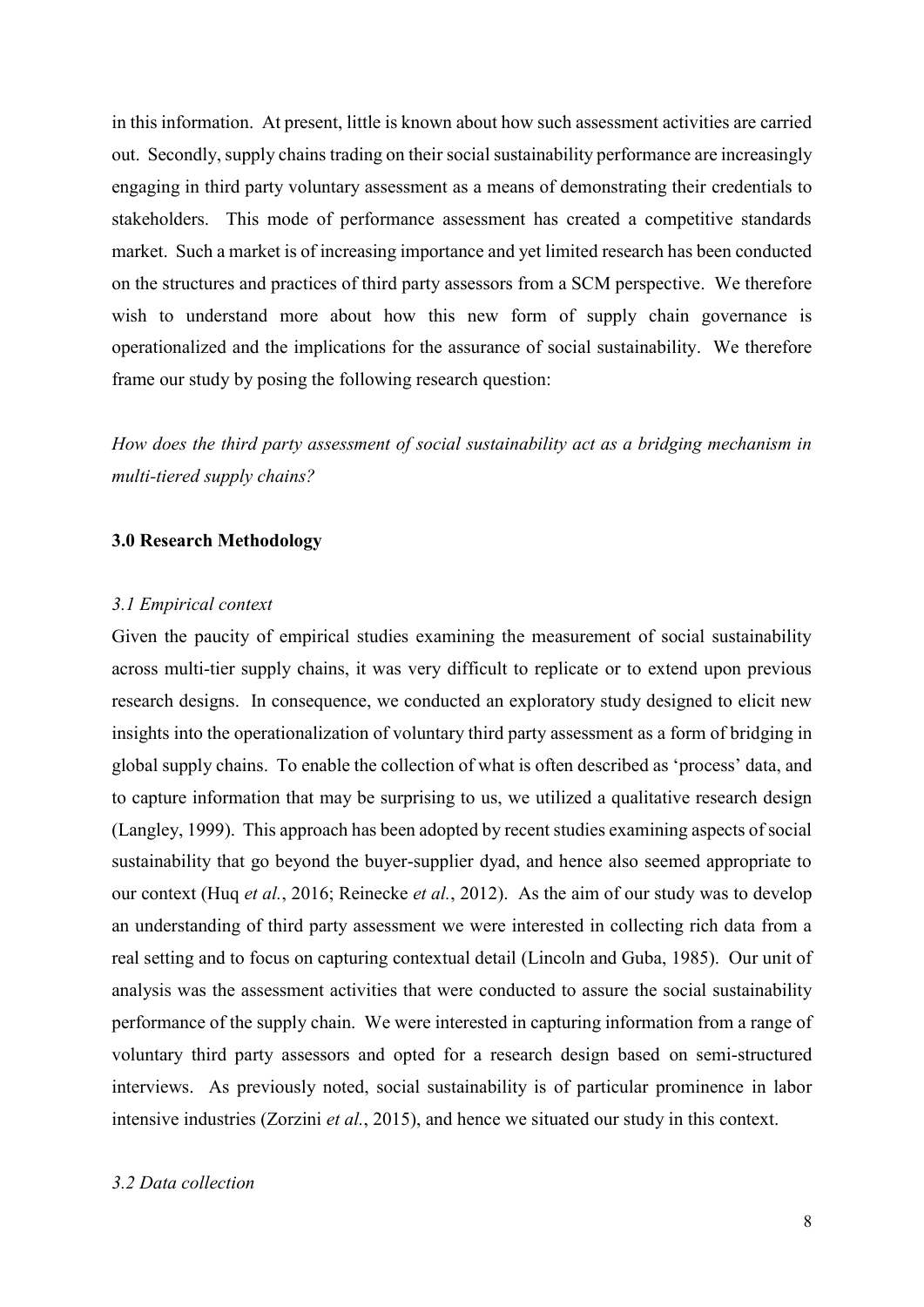To execute our study it was important to identify voluntary third party assessment initiatives with a focus on the social dimension of sustainability. By drawing on Zorzini *et al.*'s [\(2015\)](#page-29-4) synthesis of the constituents of social sustainability, we conceptualized social issues as concerned with:

- Human rights labor conditions (forced labor, child labor), working hours, freedom of association.
- Safe working conditions.
- Community economic development.
- Diversity purchasing from minority/female-owned business enterprises.
- Ethical behaviour in sourcing decisions.
- Respect for local democratic institutions.

We conducted a literature and digital search to identify appropriate assessment initiatives and identified relatively few organizations that met our multiple criteria of i) having a focus on assessing social sustainability, ii) operating in labor-intensive industries, iii) engaging with multi-tier supply chains and ii) acting in a third party capacity. Drawing on assessment initiatives based across the world, we identified sixteen as meeting our criteria and hence offering a compatible sample with literal replication logic (Voss *et al.,* 2002). We identified Directors (or equivalent) from each organization. We expected that those operating at Director level would have sufficient understanding of assessment to be suitable for our study. The Directors from each of the sixteen organizations were contacted to request participation and were also sent a link to a short video produced by the authors that outlined the aims and scope of the study, and highlighted its proposed outputs and the potential benefits to current practice. Due to the competitive nature of the context, as identified in recent studies, anonymity was assured. In some instances the Director provided details of a colleague whom they deemed as more appropriate for interview (e.g. Head of Commercial Relations, Accreditation Programme Manager) who we subsequently contacted. Of the sixteen organizations contacted five did not reply to our initial and follow-up requests, one declined and ten agreed to take part. We therefore we able to collect data from 63% of voluntary third party assessors with a principal focus on social sustainability. In discussing the study with those who had agreed to take part, it became clear that many of the assessment initiatives were made up of very few office based staff. We were advised that multiple staff engaging in interviews would detract from the running of the operation and would preclude assessment initiatives from being included in our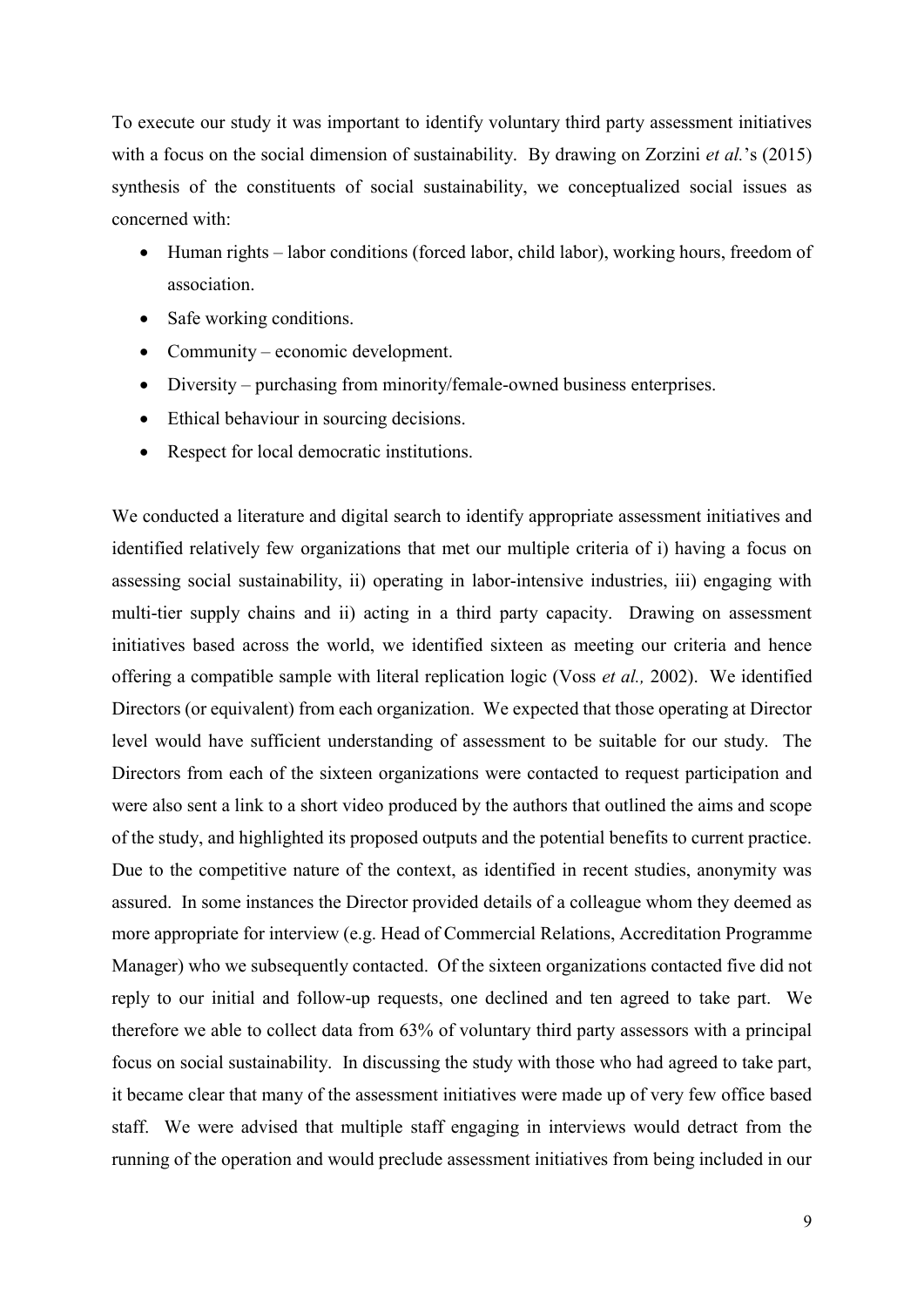study. As we wished to collect data from as many assessors as possible, we opted for a single respondent approach to enable participation by all who initially agreed to take part. Details of the voluntary assessment initiatives that took part in the study are detailed in Table 1.

| <b>Voluntary</b><br><b>Third Party</b><br>Assessor | <b>Role of Interviewee</b>                   | <b>Products Assessed</b>                                                                                                                                                            |
|----------------------------------------------------|----------------------------------------------|-------------------------------------------------------------------------------------------------------------------------------------------------------------------------------------|
| A                                                  | Director of Standards<br>and Pricing         | Bananas, cocoa, coffee, cotton, flowers, fresh fruit, honey,<br>gold, fruit juices, rice, spice, herbs, sports balls, sugar, tea,<br>wine.                                          |
| B                                                  | Assessment Co-<br>ordinator                  | Oil, nuts, seeds, sugar, bananas, cocoa, fresh fruit, dried<br>fruit, juices, coffee, honey, wine, quinoa, handicrafts, tea,<br>flowers                                             |
| $\mathcal{C}$                                      | Head Commercial<br>Relations                 | Coffee, flowers, wine, beer, fruit, cotton, tea, cocoa,<br>chocolate, sugar, honey, rice, quinoa, cosmetics, spices,<br>herbs, oils, walnut, dried fruit, sports balls              |
| D                                                  | Assessment<br>Consultant                     | Clothing, textiles, leather, footwear                                                                                                                                               |
| E                                                  | Director of<br>Operations                    | Bananas, cane sugar, cocoa, coffee, dried fruit, dried<br>vegetables, flowers, fruit, fonio, fresh fruit, fruit juices,<br>gold, herbs, honey, nuts, oilseeds, quinoa, rice, spices |
| $\boldsymbol{F}$                                   | <b>Chief Executive</b>                       | Handicrafts, clothing                                                                                                                                                               |
| G                                                  | Senior Research and<br><b>Impact Advisor</b> | Bananas, chocolate, gold, coffee, cotton, flowers, sugar, tea,<br>wine                                                                                                              |
| H                                                  | <b>Executive Director</b>                    | Sugar, handicrafts, bananas, coffee, cocoa, banana/plantain<br>chips, fruit juices, jams, herbs, honey, quinoa                                                                      |
| $\mathbf I$                                        | Accreditation<br>Programme Manager           | Coffee, cocoa, electronics, apparel, footwear                                                                                                                                       |
| $\bf J$                                            | Stakeholder<br><b>Relations Manager</b>      | Consumer electronics, textiles, clothing, footwear                                                                                                                                  |

Table 1 – Details of voluntary third party assessors that took part in the study

A semi-structured interview protocol was informed by the themes from the literature and was shared with the interviewees prior to the interview. Interviews focused on the history of the assessor, the aim(s) of the assessor, development of performance metrics, data collection methods, information processing and assessment. As the interviewees were based across Europe and North and South America the interviews were conducted over the telephone or Skype, recorded and transcribed verbatim. Interviews lasted between 45-60 minutes. In addition to the interview data internal documentation (i.e. policy and strategy documents) was shared by the interviewees. We also gathered publicly available material where possible from websites and reports to augment the primary data collected and to guard against any pressure felt by interviewees to give answers that were socially acceptable.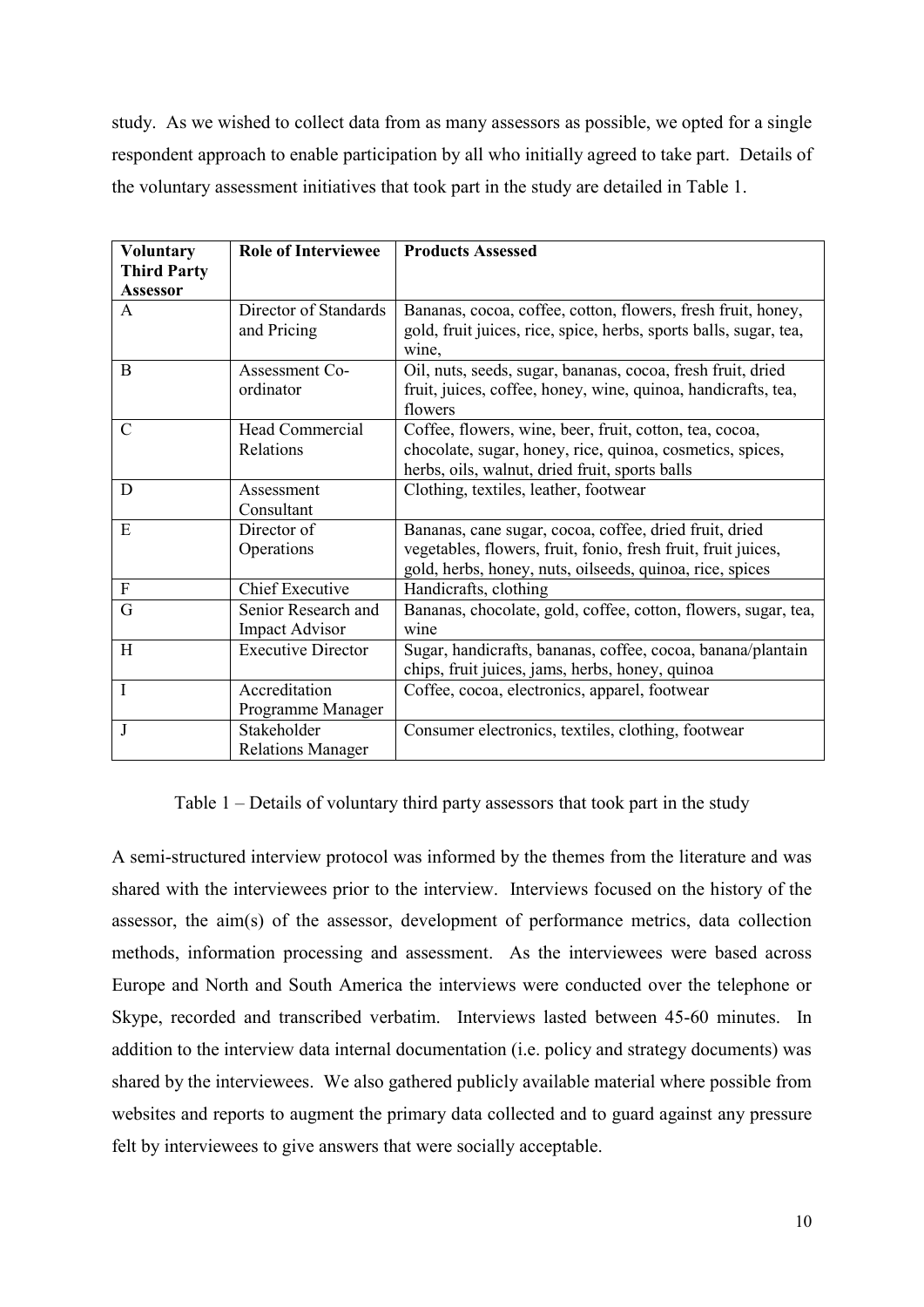#### *3.3 Data analysis*

We began our analysis by using the data collected to map the information processing activities for each assessor. We wished to understand the timeline, the actors involved and the activities carried out. We were able to identify timescales, types of activities, those responsible for activities and the types of information that were collected and shared. We then compared the different approaches to collecting, analysing and communicating information about social sustainability that were used by the ten assessors and formed clusters of similar activities. Next we revisited the interview transcripts and used an iterative process that permitted a cycling between emergent data, concepts and relevant literature to identify important themes [\(Gioia](#page-27-6) *et al.*[, 2012\)](#page-27-6). In addition to themes based on information processing, emerging themes were identified as the competitive nature of assessment in this sphere, approaches to supplier development, the multiple roles played by assessors and some scepticism around the efficacy of assessment to make a difference to workers. Finally, we looked for commonalities and differences across the ten assessors to develop our comparative analysis (Eisenhardt and Graebner, 2007). We shared our findings with an overarching international body that provides good practice guidance for assessors interested in developing measurement systems for social sustainability. This body invited us to present our findings to its membership and we delivered a webinar to 30 practitioners and researchers. This further step in our analysis allowed us to test our findings with an experienced audience and allowed us to verify the themes we had identified. Finally, in light of the feedback received from the expert audience, we revised our analysis and developed a more fine-grained information processing map for each assessor, which permitted a more comprehensive comparison and clustering. We were thus able to examine the role of the assessor as a bridge, as will be discussed in the Findings.

## **4.0 Findings: Assessing social sustainability in multi-tiered supply chains**

In mapping the information processing activities used to assure social sustainability, three different approaches emerged. These different approaches are illustrated as Figure 1. For Approach 1, performance measures were developed through internal consultation, the measurement focus was the whole supply chain, data was collected through audit, and action plans for performance improvement were established. For Approach 2, the activities were the same as for Approach 1, however an important difference was how the focus of measurement was on upstream supply tiers only rather than the entire supply chain. Instead of developing internal performance measures, Approach 3 used existing external criteria and, similar to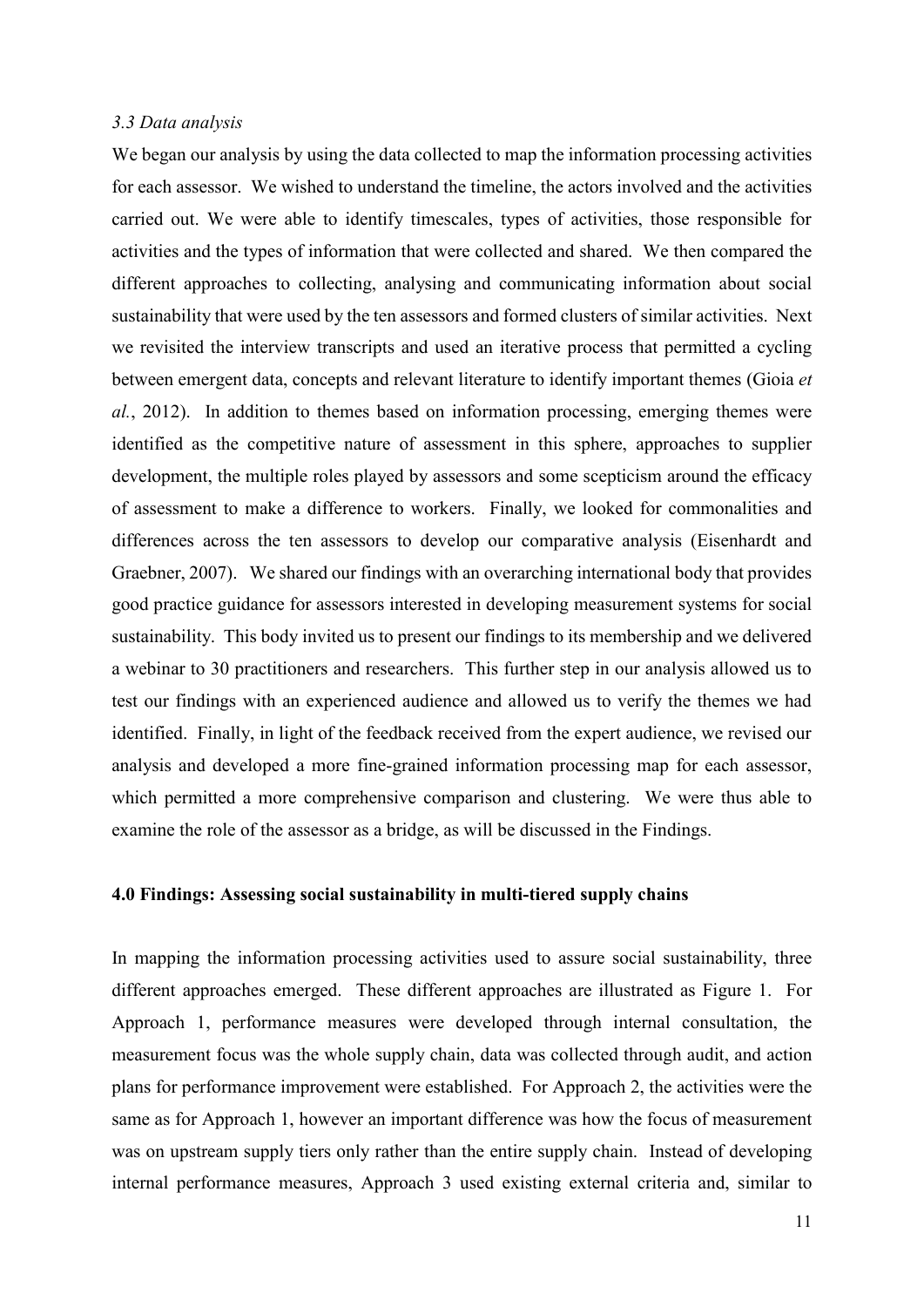Approach 2, the measurement focus was on upstream tiers of the chain only. The key activities of each approach to collecting, assessing and communicating sustainability performance information are now defined and explained.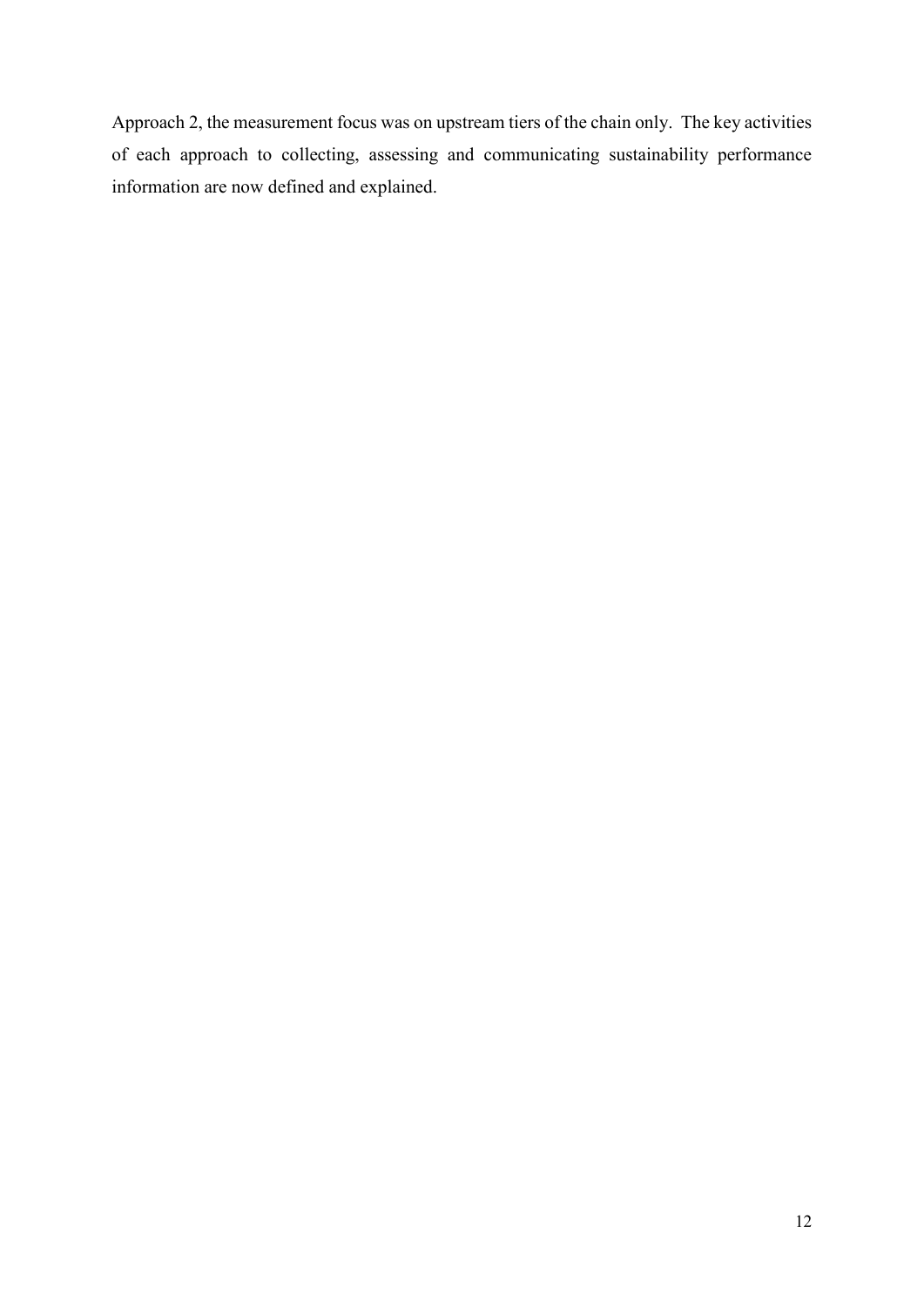|                   | <b>Process of</b><br>developing<br>assessment<br>criteria | <b>Assessment</b><br>criteria                                                                                                                                                                                                                          | <b>Focus of</b><br>assessment             | Data collection<br><b>process</b> | <b>Communication</b><br><b>activities</b>                                                                                                                             |
|-------------------|-----------------------------------------------------------|--------------------------------------------------------------------------------------------------------------------------------------------------------------------------------------------------------------------------------------------------------|-------------------------------------------|-----------------------------------|-----------------------------------------------------------------------------------------------------------------------------------------------------------------------|
| <b>Approach 1</b> | <b>Derived</b><br>from internal<br>consultation           | Freedom of<br>association, collective<br>bargaining and industrial<br>relations<br><b>Forced labour</b><br>Child labour<br>Abuse, harassment,<br>inequity<br><b>Fair remuneration</b><br><b>Health and safety</b><br><b>Traceability</b><br>Democracy, | Entire supply chain                       | On-site audit                     | • Audit reports<br>submitted<br>centrally for<br>analysis<br>• Areas for<br>improvement<br>identified<br>• Action plan<br>developed<br>• Timescale for<br>improvement |
| <b>Approach 2</b> | <b>Derived</b><br>from internal<br>consultation           |                                                                                                                                                                                                                                                        | <b>Upstream supply</b><br>$chain$ tier(s) | On-site audit                     |                                                                                                                                                                       |
| <b>Approach 3</b> | As per existing<br>external<br>measures                   | participation and<br>transparency<br><b>Hours of work</b><br><b>Solidarity</b><br>٠                                                                                                                                                                    | <b>Upstream supply</b><br>$chain$ tier(s) | On-site audit                     | actions<br>communicated                                                                                                                                               |

Figure 1 – Information processing activities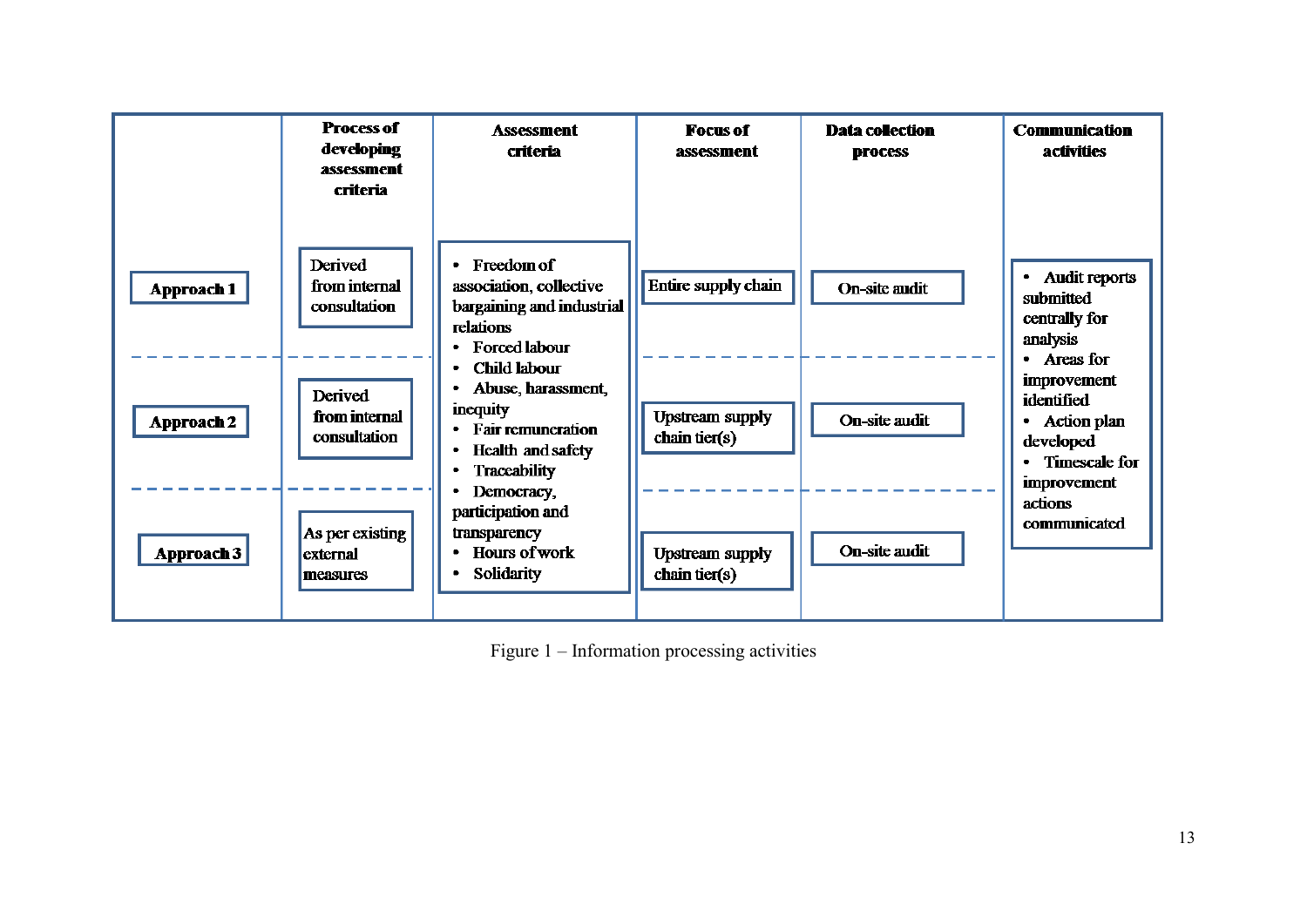## *i) Designing systems to assess social sustainability*

From the data collected we were able to identify the following themes related to the systems designed to process social sustainability information, each of which is discussed in turn:

- Developing measurement criteria.
- **•** Performance measures
- Focus of measurement.
- Data collection

*Developing measurement criteria:* The ten third party assessors had broadly similar aims; to assess and assure the credentials of products that claim to be socially sustainable. Some had additional specific goals relating to community development, however in comparing the information collected from each initiative we found that the assessment of trading relationships, human rights and working conditions were made explicit by all. Two approaches were used to development measurement criteria. One was the development of measures through internal discussion between the third party assessor and supply chain actors. Proponents of this approach saw it as more inclusive and in consequence the resulting measures were pertinent to supply chain actors. *"If you impose criteria which aren't very prioritized or feasible…all you are doing is throwing them [supply chain actors] out of the market and denying them [the opportunity] to develop in the direction that they all want"* (H). An alternative approach was the adoption of existing criteria from external bodies such as international labor standards from the International Labor Organization (ILO), United Nations (UN) guidelines, Organization for Economic Cooperation and Development (OECD) guidelines and the Social Accountability Institute's SA8000 standard. Advocates of the use of external criteria explained how such measures were developed to be universally applicable and standardised, thus permitting comparison across organizations and chains. Regardless of how measurement criteria were developed and selected, for all assessments they were reviewed by the assessor on a 5 year cycle. For some, external factors such as a change in global pricing, particularly for coffee or tea, would trigger an additional ad hoc review.

*Performance measures:* Whilst two different approaches to the development of measurement criteria emerged, the end result was very similar. All of the third party assessors used measures that focused on industrial relations, working conditions, remuneration and labor. This was unsurprising due to the similarity of the overarching aim of each assessor. It is important to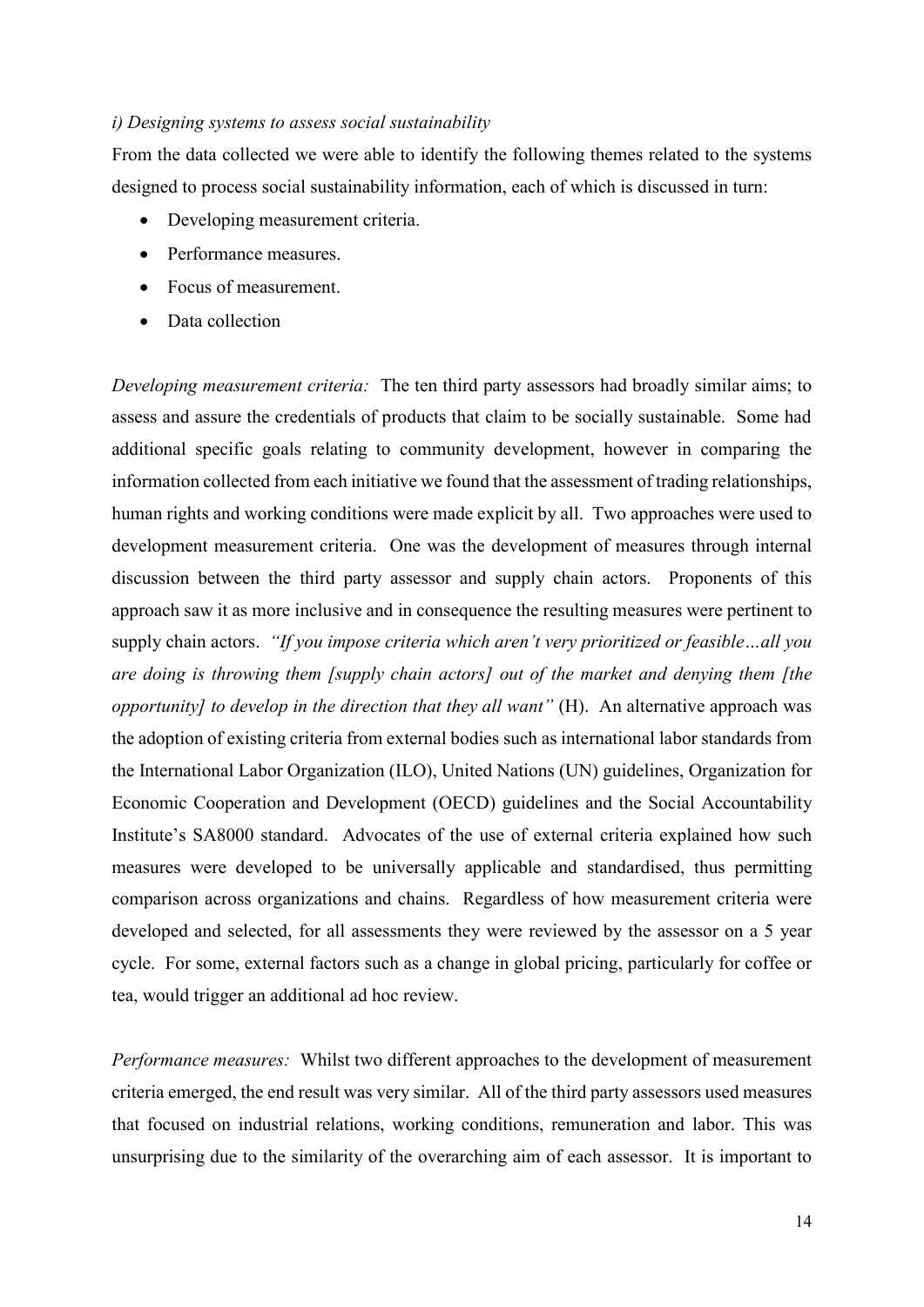note how the way in which a good is produced and traded differs, and so beneath the performance measures there were often additional product specific criteria. Examples of these criteria were found for tea, coffee and bananas.

It became apparent during the analysis of the primary and secondary data that whilst the assessment initiatives had clear performance measures (i.e. use of forced labor, use of child labor) the target was, unsurprisingly, zero - i.e. no forced labor in the organization/supply chain. In essence, most of the measures operated in a binary fashion as the actor under scrutiny either met the target or did not. There was recognition of the potential shortcomings of this approach, particularly if longer hours were required over a fixed period to meet the demands of the chain and its customers. For example, *"working hours is a very hot topic because you cannot have the type of supply chain management you have at the moment and expect working hours to be reduced"* (D). The challenges of measurement appeared to be a longstanding issue. It was noted how *"even though there are some hot topics that are hot, they're not necessarily new"* (I), and how current measures were perceived as overly simplistic by some as *"at the moment it is as if someone is passing or failing and in real life scenarios it is not always that black and white"* (E).

*Focus of measurement:* Differences in the focus of measurement were identified. Six of the assessors adopted a supply chain perspective in which it was stated that every organization in the chain was included in the assessment. These assessors explained how they took a product approach to assessment, and hence were seeking to assure the conditions under which a product had been produced and traded. The remaining four assessors focused on individual organizations in the chain, usually on the producer or raw material supplier. Such assessors explained how it was very difficult to follow supply chains, particularly for products such as handicrafts, clothing and footwear, due to the number of suppliers involved and the proliferation of products. With coffee, for example, the product lines are limited as compared with supply chains producing handicrafts. Third party assessors with an organizational rather than complete chain focus stressed the importance of understanding performance at the 'source' or 'origin' of the supply chain.

*Data collection:* In comparing the ten assessors, the data collection process occurred over a period of between 2-6 years. All assessors utilized on-site audits as a key data collection tool, which was seen as an important differentiator when compared with mandatory or corporate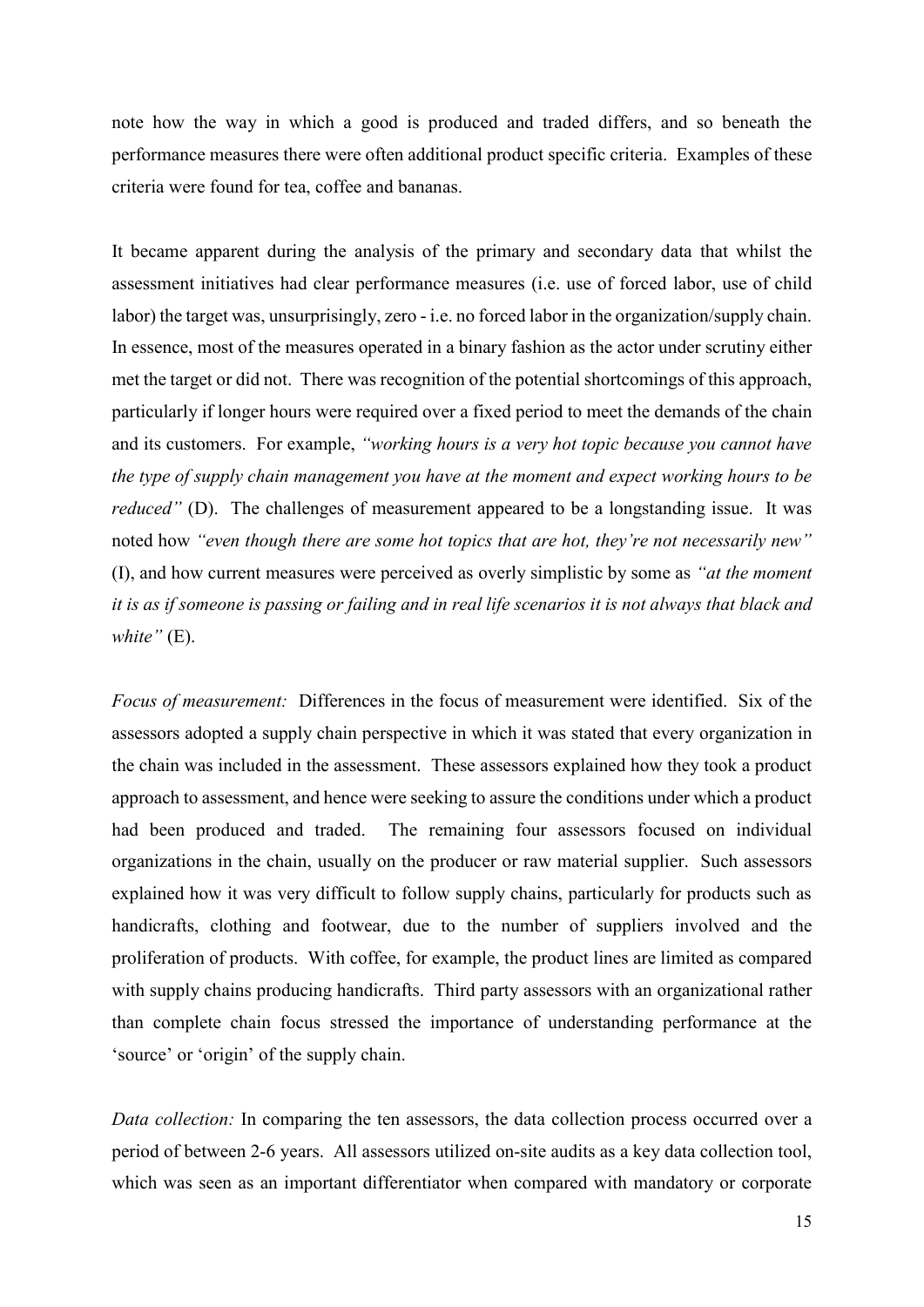assessments in which it was not used. *"One of the biggest complaints we have is that we are extremely rigorous and that we know there is always an aspect as an audit team that people feel we are a bit too strict*" (E). Some interviewees commented on their perception that validation for assessments that do not require an audit are easy to appropriate. *"In [names different countries] you could call a factory and the manager would say 'which [assessment] do you need, which does your client [in the supply chain] need? Give me two hours and I will get it for you.' The worst part …was that everyone knew that the certificate [of assessment] was fake"* (D). Yet whilst continuing to utilize audits, assessors were sceptical of their contribution to performance improvement. *"Years of auditing has not done much to raise the bar…there are only so many audits you can do when you don't see a lot of improvement* (I).*"*  The frequency of audits was based on an internal risk based system and/or past performance. In addition to audits, assessors discussed supplementary mechanisms to gather data. Selfassessment reports submitted to the assessor prior to the audit were common. Some assessors appeared able to trace monetary transactions to ensure that the agreed price for a product had been paid along the length of the supply chain.

All of the third party assessors employed auditors that were normally based in the same country as the actor being audited. It was stressed how auditors required local knowledge, an understanding of the local language *"and [an understanding] of the local social behaviour as in a lot of countries where we operate we are with producers who do not have access to education and development so we need to talk to them in a different way when we want to check for compliance*" (E). Some of the assessors were explicit that their body of auditors worked for them exclusively, whereas others utilized auditors that could have been employed across a range of third party assessors. A number of the assessors did not permit one auditor to conduct more than 3 or 4 audits on the same organization as a way of guarding against over familiarity and maintaining impartiality of assessment. Not all auditors had the same skills and expertise, and hence some third party assessors managed their auditors in terms of themes e.g. some were grouped under 'social compliance' and audited gender equality and labor democracy at an organization level. Other auditors had a supply chain focus and audited traceability across an entire supply chain. It is important to note that in all cases the cost of the audit (and associated measurement activities) was borne by the organization being audited. The fee was normally paid directly to the auditor.

*ii) Assessing and communicating social sustainability performance*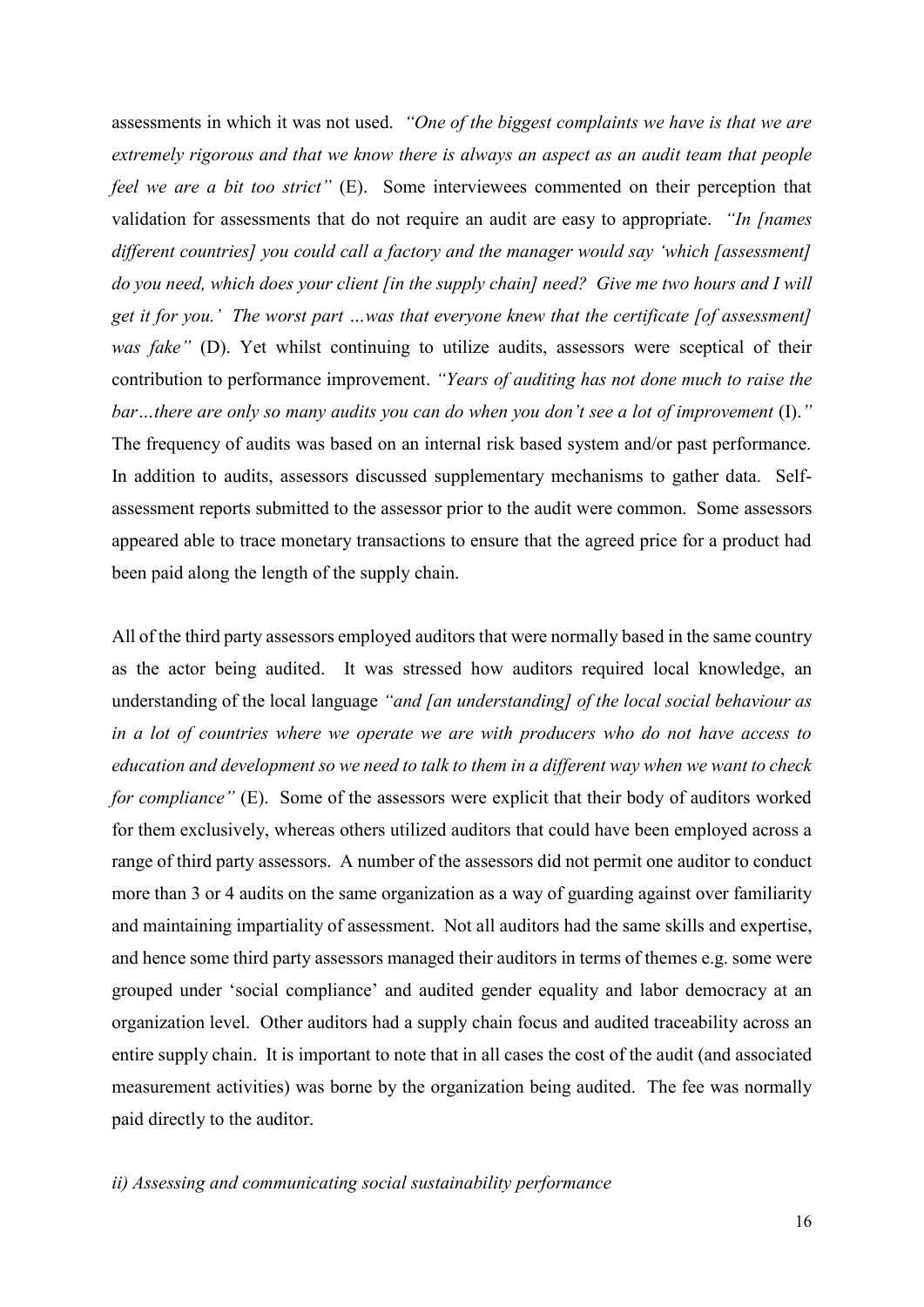In examining the assessment and communication activities of the third party assessors, three themes require consideration:

- Performance assessment.
- Supplier development.
- Configuration of supply chains.

*Performance assessment:* The processes for assessing the data collected through audit, and supplementary activities, was very similar across all ten assessors. It was a formal and structured process that required all information to be returned to a central repository to analysts based at the main office. Following the analysis, areas in which the actor(s) under scrutiny had not met the performance standard were identified. In describing the assessment process, Assessor A remarked *"inherent in auditing is a trust in the future, and so you verify, then see if the trust was deserved."* Across the interviewees, areas for improvement were often termed as 'non-compliance.' Action plans for improvement and associated timescales were then either developed and directed by the assessor, or agreed in consultation with assessor, auditor and the actor/supply chain under scrutiny.

From our examples of third party assessment we found no standard timescales for reassessment. Some were very clear that it must occur within, for example, two years, whereas other had a different view: *"We don't have timeframes for compliance progress as the realities are so complex that to say in 6 years you should have provided, I don't know, full training to all producers on these aspects, how do you guarantee [organizations] can do this?"* (H). Some of the assessors published the action plans, and follow up activity, of actors/supply chains on their website. This appeared to be seen as a mechanism for improving the robustness of the process, and also acting as a signal to stakeholders of the legitimacy of the assessment. "*The fact that we report out on every single monitoring report with company response and remediation. Even though sometimes that remediation cannot be as robust as we'd like. The fact this it is still reported out publicly, I think, sets us apart from what I've seen from other [assessment] organizations"* (I). Not all assessors were as confident. *"After Rana Plaza, [the site in Bangladesh of clothing factories supplying retailers including Inditex, Mango and Primark that collapsed in April 2013] what happened was there were all these fancy [measurement] initiatives that were set up…but at the same time it hasn't done much for the workers or the working conditions sadly. There are some companies who are squeezing the*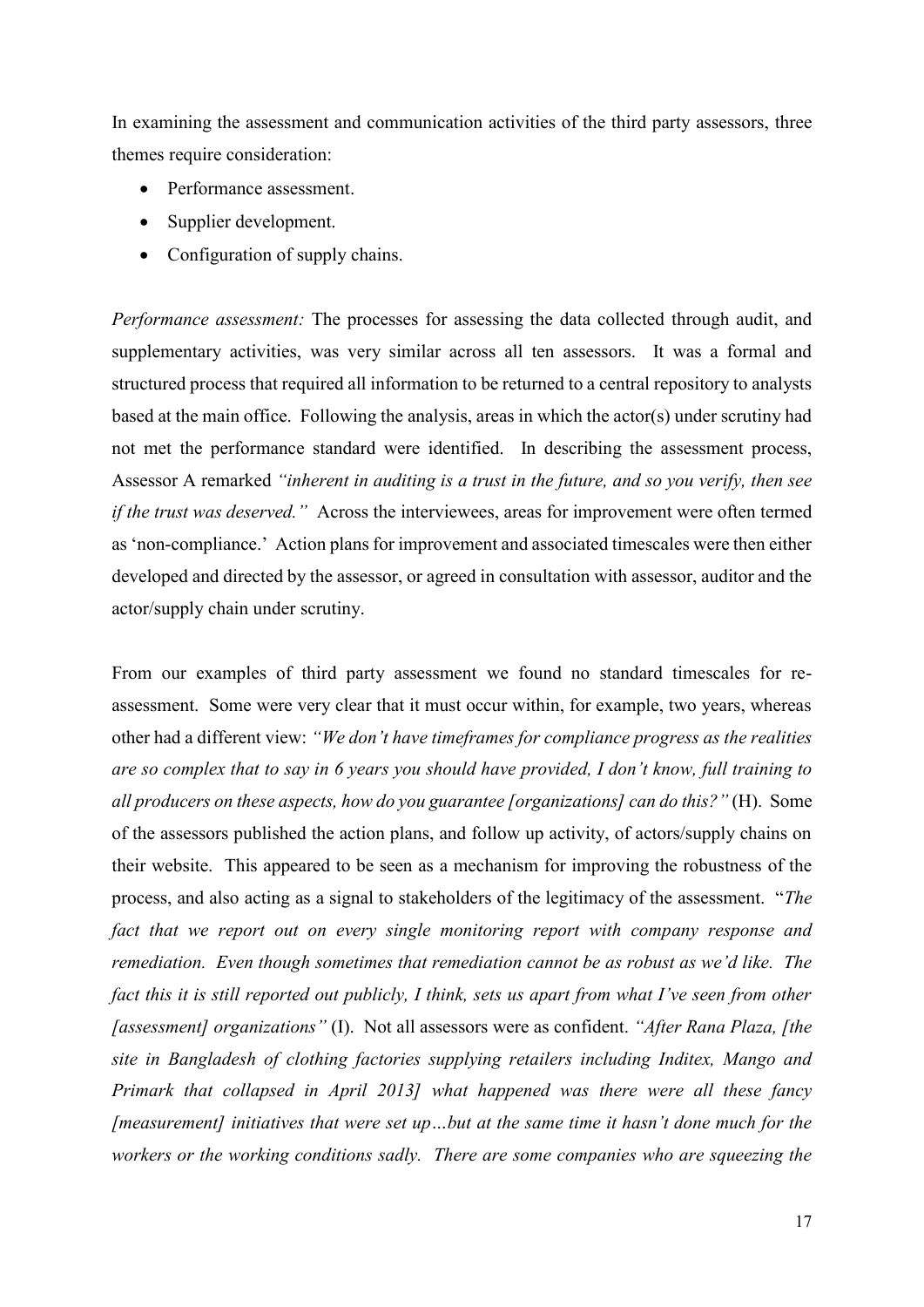*price [along the supply chain] to cover the cost of their court case"* (D). For all of the assessors, if logos or certification was to be awarded, use would not be permitted until the third party assessor was satisfied that the level of performance had met the required standard.

*Supplier development:* Some third party assessors offered supplier development support as part of the assessment process. Optional peer visits in which a mock audit was undertaken and feedback provided prior to a formal audit were available. Assessors perceived this as way to promote learning through the sharing of good practice. *"Having that friendly person come in, who is from another organization, they can tell you what they did, so it is more than a friend, it is hopefully an expert friend"* (F). Peer visits were often used by organizations that were new to the process or were working through action plans as an outcome of a previous assessment. The cost of the mock audit was paid directly to the auditor.

*Configuration of supply chains:* In managing performance, it would appear that some assessors actively engaged in supply chain configuration through the sourcing of suppliers. If there was demand for a socially sustainable good that could not be satisfied, assessors would attempt to source a supplier. *"We have a [name of department] that constantly seeks new producers that the system needs, wants and can build a market for. That is a way we try and get producers into the system"* (A). The conversations on this theme were in line with previous research on the competitive nature of third party social sustainability assessment as interviewees spoke of getting more 'clients' and working with multi-national manufacturers and retailers to adopt their particular assessment. *"What I have seen is a proliferation of stakeholder initiatives that compete with each other and fight for the right for a place in the sun"* (D).

# **5.0 Discussion: Third party assessors as a bridging mechanism in socially sustainable supply chains**

From our analysis we were able to identify three different approaches to social sustainability assessment in multi-tiered supply chains. In terms of our focus on information processing theory, and the role of the assessor as a bridge, there are two interesting and important differences between the approaches to assessment. The first is the design of the measurement system and how this has a clear focus on monitoring the actors in the supply chain. The second is the lack of focus on all supply chain tiers. This is particularly illuminating as it highlights how the assessors may act as a bridge between upstream suppliers and consumers, however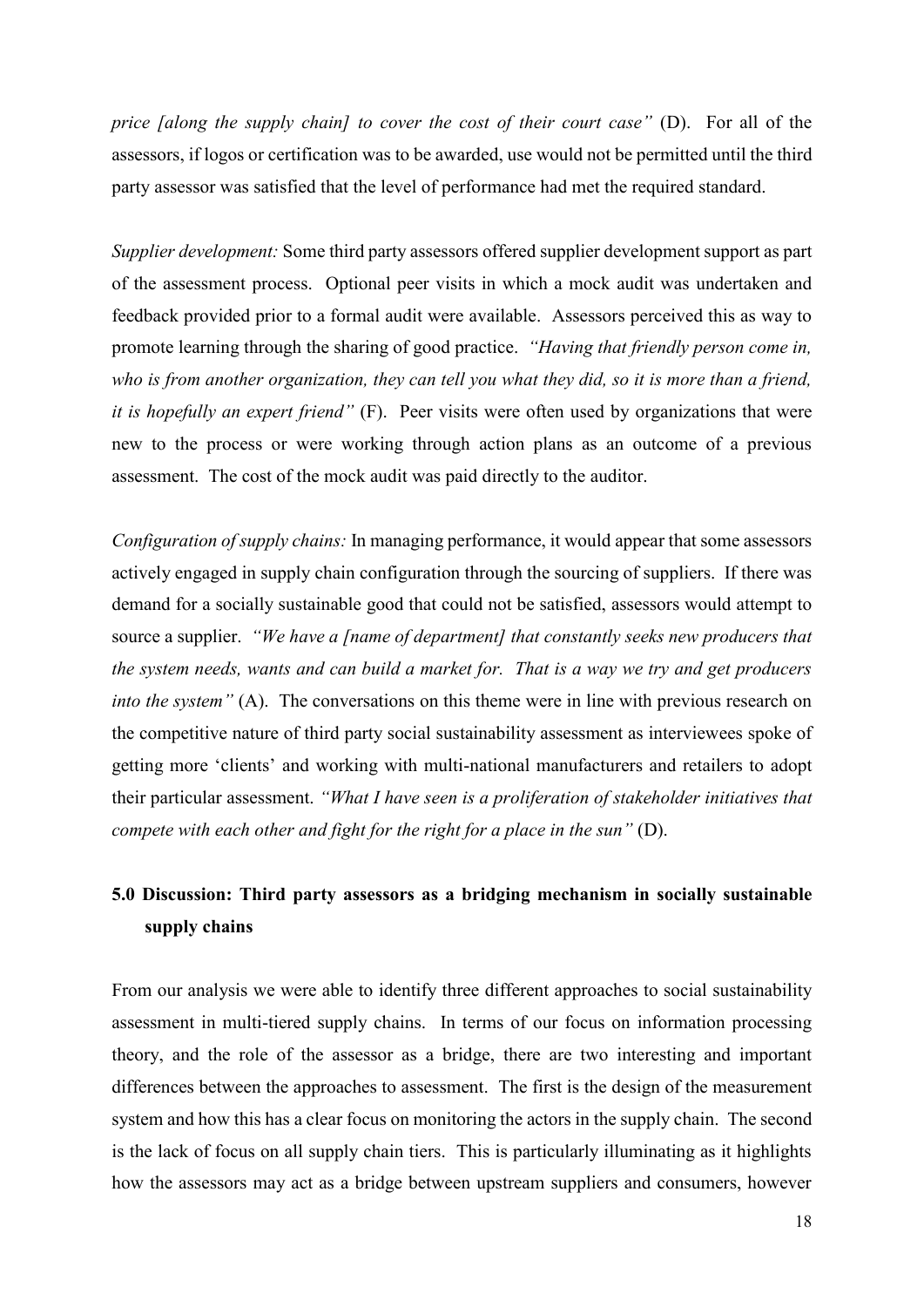there are limited bridging activities carried out by the assessors that include all tiers. The weak bridging that has been identified has implications for the assurance of the social sustainability credentials of products if only selected tiers of the supply chain are included in assessment; this would only serve to reduce sustainability uncertainty in part of the chain.

#### *5.1 The assessor as a monitor*

In considering how performance measures are arrived at, it would appear that for Approaches 1 and 2 the requirements of different stakeholders have been included, as advised by Bititci *et al.* [\(1997;](#page-26-5) [2005\)](#page-26-6). Approach 3 used existing measures; a method with potential shortcomings as the measures may be less relevant and focused than those designed specifically for the business [\(Kennerley and Neely, 2002\)](#page-28-8). There may also be a lack of buy-in if stakeholders feel that they have not had input into the measurement system. This may compound the perception of social sustainability assessment being outsourced [\(Renard, 2005\)](#page-29-3). Conversely, using external measures may overcome challenges identified with supply chain actors agreeing on performance metrics [\(Longoni and Cagliano, 2015\)](#page-28-9). In requiring supply chain actors to adhere to measurement criteria, however these have been developed, the assessors are engaging in bridging activities as collaborative structures have been developed (Bode *et al*., 2011).

Yet whilst our focus was on the third party assessor rather than the actors in the supply chain, it is nevertheless worthy of note how the two different approaches to developing measures resulted in an identical outcome. This may be due to the context, in that the measures of performance are so clearly focused on key aspects of social sustainability there is no need for them to be tailored to a particular organization or supply chain. It may also be the case that those assessments that developed measures through internal consultation were already acquainted with ILO, UN and/or OECD guidelines and used the consultation process to validate existing measures that are perceived as good practice. The similarity observed in the framing of the measures used appears to be at odds with the notion of a lack of a clear definition of the concept of social sustainability, and suggests that the operationalization of the concept is now far less opaque than has been previously reported.

All assessors engaged in audit, indicating that it is an expectation in this context. This finding is consistent with the view that in developed markets, customers expect the enforcement of social sustainability norms (Huq *et al.*[, 2016\)](#page-28-6). For all Approaches the focus on audit permits on-site assessment, however previous work has noted its shortcomings, particularly through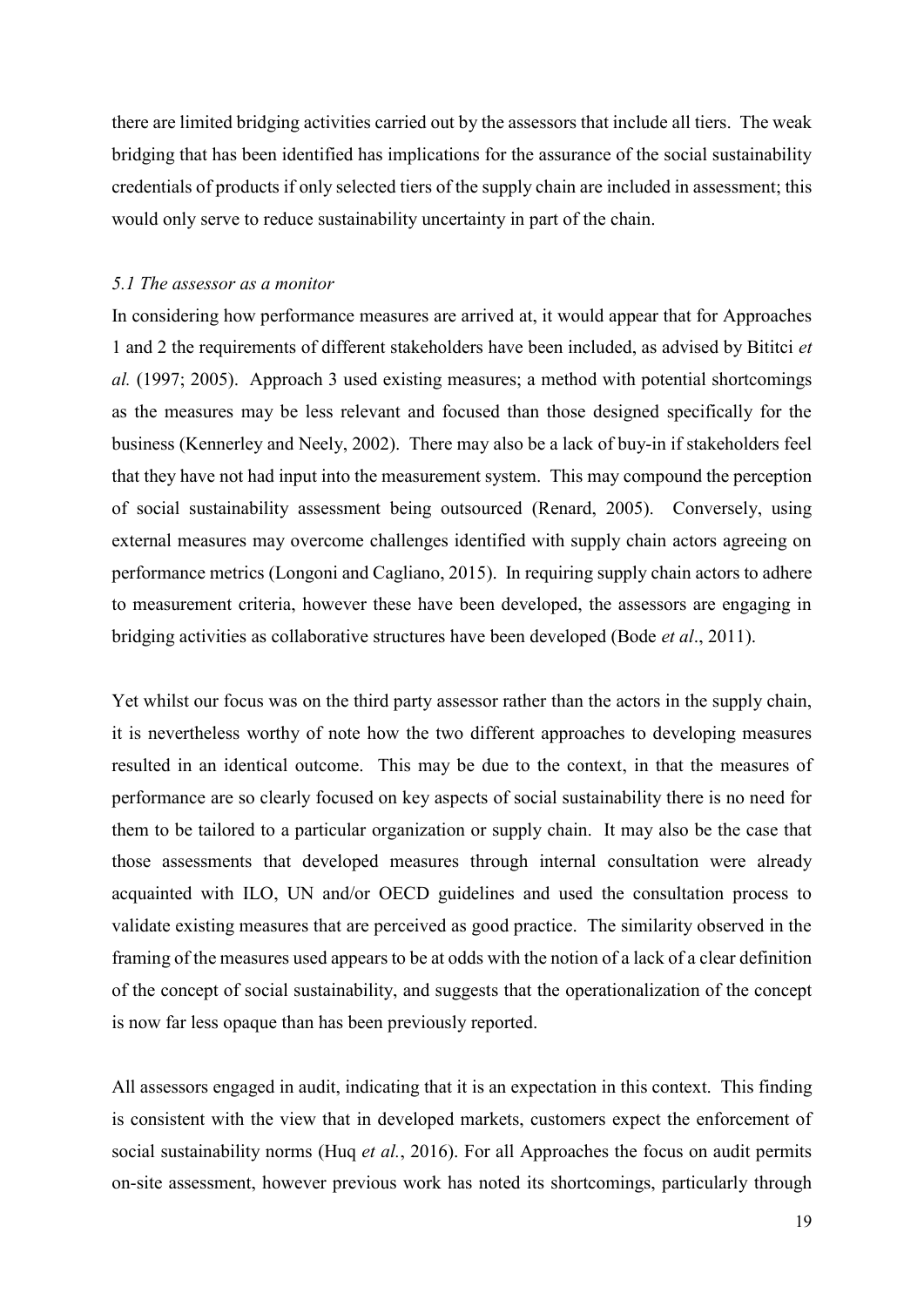mock compliance (Huq *et al.*[, 2014\)](#page-28-1). This theme did not arise in our study; however the efficacy of an audit snapshot to be indicative of normative practices was questioned. Thus one could consider whether a buffering approach in line with information processing theory might also be called for by assessors in which overlapping assessments are used to reduce the uncertainty associated with a single audit and monitoring body, albeit with the risk of "audit fatigue" (Marshall *et al,.* 2016). For Approaches 2 and 3 the audit has even greater significance as the findings from one or two actors are used to demonstrate the overall performance of the supply chain. In these assessments upstream actors are required to pay for audits and associated assessment activities. The design of assessment systems thus has implications for the appropriation of rents across the chain as there appears to be no clear attribution of risk and reward. In our study we find that the cost of assessment can sit squarely with producers/raw material suppliers and so the cost of quality assurance, in this case social sustainability, has shifted from retailers to upstream suppliers. This practice allows retailers to capitalize on socially sustainable supply chain rents and to use the practices of the chain as a retail marketing tool [\(Hatanaka](#page-28-2) *et al.*, 2005). As the producer/raw material supplier may also be responsible for financing re-assessment audits, important questions remain about the appropriation of profits across the chain and the rationale for requiring those actors upstream to finance activities that potentially benefit all supply chain actors.

## *5.2 Weak bridging activities across the supply chain*

In terms of the focus of assessment, for Approach 1, the emphasis was on the multi-tiers of the global supply chain. It is therefore anticipated that assessment here permits a level of transparency that is greater than in Approach 2 or Approach 3 wherein only selected organizations in the chain are part of the assessment. For Approaches 2 and 3, the decision not to examine the entire supply chain seems contradictory to assuring the production and trading credentials of a credence good. If likened to a "bridge" in information processing theory, these Approaches to assessment appear unable to completely reduce the uncertainty related to social sustainability disruptions (Bode *et al.,* 2011) by offering only limited information processing to those using the assessment. Given that most serious social sustainability problems are often caused by suppliers in the lower tiers (Tachizawa and Wong, 2014), the capacity of these Approaches to provide information processing capabilities in excess of that provided by a single supply chain actor is questionable. Tachizawa and Wong (2014) suggest that companies should have oversight of the third parties they have delegated monitoring activities to. Given the limited visibility and supply chain scope of some of the Approaches to assessment it would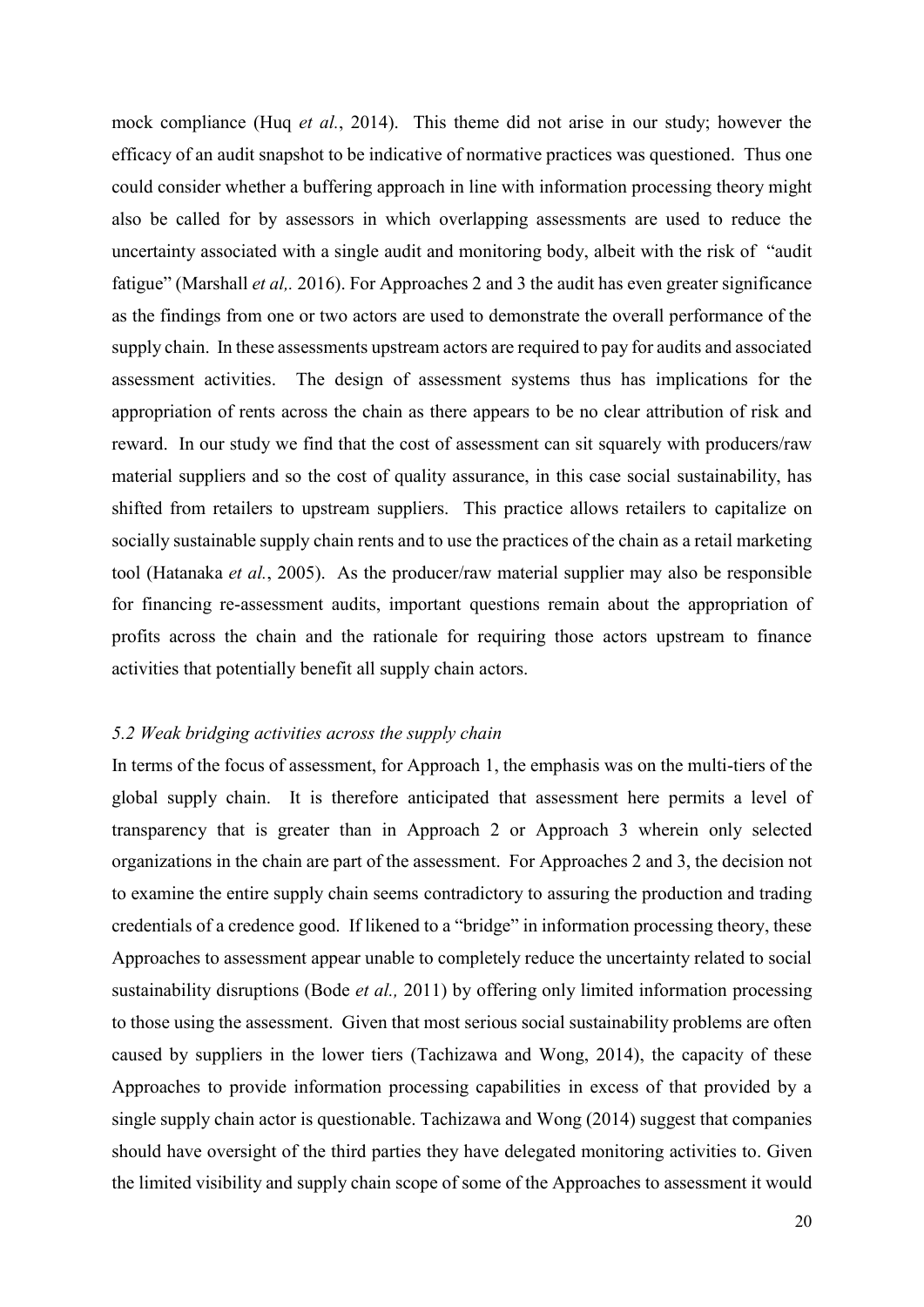seem advisable for supply chain actors to engage in some level of additional monitoring to buffer against unexpected disruptions.

Whilst recognising how Approaches 2 and 3 often focus on the producer/raw material supplier in the chain, and hence have an understanding of the credentials of the credence good at its 'source', there seems to be limited focus on the way in which the good is produced and traded further down the chain. Importantly, Approaches 2 and 3 may allow the expansion of actors that do not have social sustainability credentials into supply chains deemed as socially sustainable. This may be particularly prevalent in packaging and distribution activities where forced labor and trafficking are reported (Berlan, 2013). As the assessment focus here is on only limited tiers of the chain, there is greater opportunity for actors downstream to become part of the chain without being subject to the same scrutiny as those further upstream.

Understanding the differences between social sustainability assessment practices has been identified as causing consumer confusion [\(Ruben and Zuniga, 2011\)](#page-29-5). As discussed, because consumers cannot assess the purported characteristics of a credence good, these characteristics need to be provided. Consumers may be unaware of any differences in assessment practices, particularly in terms of which tiers in the supply chain have been assessed, and if not communicated explicitly, stakeholder confidence in the credentials of goods traded as socially sustainable may erode. As noted, consumer confidence is crucial to the sale of goods that trade on their social sustainability characteristics. Based on our empirical findings, we have developed Figure 2 to demonstrate how only Approach 1 can provide sufficient bridging for multi-tiered supply chains.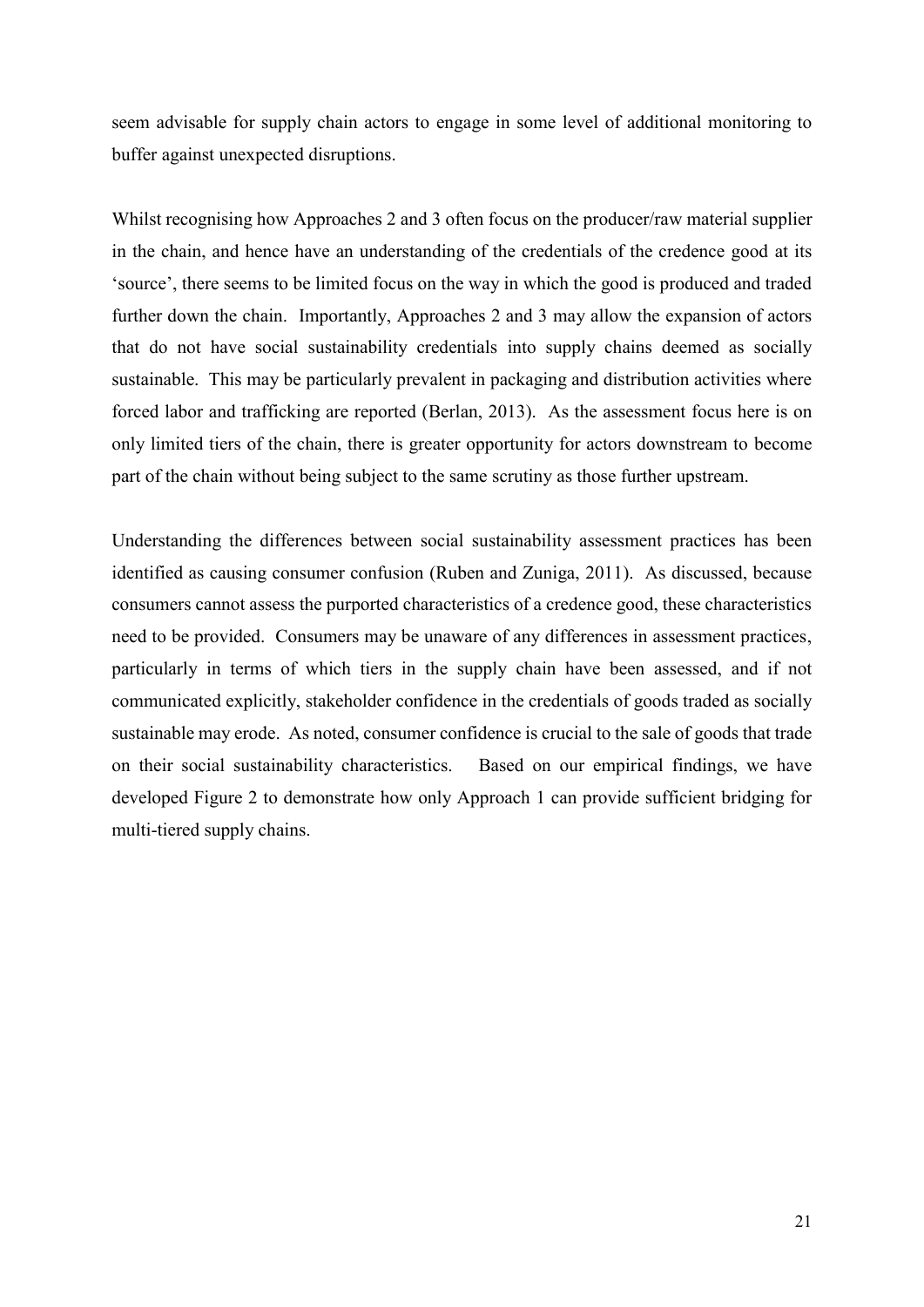

Figure 2 – Bridging activities of assessment approaches identified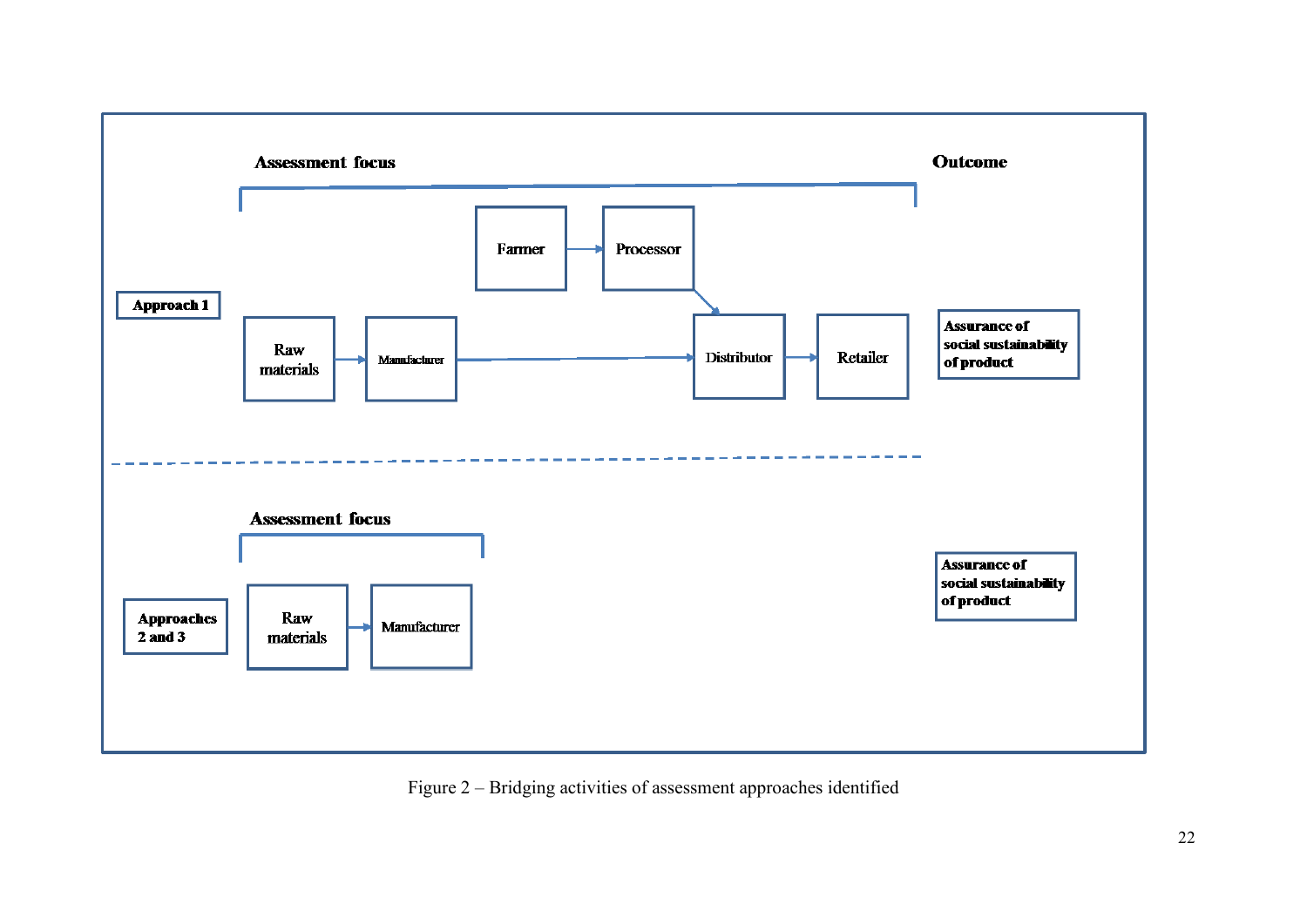Approach 1 permits a degree of scrutiny that may act as a barrier to entry, particularly for those organizations that cannot afford to make the necessary investment and changes required for a positive assessment. Yet as the entire chain is aligned to one particular assessor, supply chains in Approach 1 may experience significant switching costs if a decision is taken to move to a different assessor. Switching costs are not only pertinent to those in Approach 1 assessment. We noted a willingness of assessors of all Approaches to reconfigure supply chains to satisfy perceived demand. In such cases it is not the chain or its actors that are approaching the third party assessor, as per the relationship discussed by Hatanaka *et al.* [\(2005\)](#page-28-2), but the assessor actively seeking upstream actors to join their particular form of assessment. The producer/raw material supplier thus becomes dependent on the activities of the assessor to promote and sell the product.

Due to the time and money invested in achieving a positive assessment, and its significance in the global market, actors may view an exit from the third party assessor as unattractive. This finding is important as in considering the literature we likened the original fair trade supply chain practices to those akin to Gereffi *et al.*'s [\(2005\)](#page-27-7) relational value chain; they were reliant on the exchange of tacit information, complementary competencies and reputation. From our empirical findings, the governance of socially sustainable supply chains appears to have moved away from tacit information sharing and complementary competencies towards intervention and control from third party assessors. Our findings suggest that the governance practices of the assessor are more on a par with Gereffi *et al.*'s [\(2005\)](#page-27-7) captive value chains whereby the producer is dependent on the activities of the assessor to promote and sell the product. In consequence, the role of the third party assessor requires clarification. Our findings show assessors acting simultaneously as monitor, collaborative partner and engaging in sourcing decisions. This is a very different proposition to inviting a third party to act as an independent evaluator to better co-ordinate information processing and reduce sustainability uncertainty across multiple supply chain tiers.

## **6.0 Conclusions, limitations and further work**

Sustainability related information processing is of prime importance to current complex supply chains, but has received limited empirical examination (Busse *et al.,* 2017). Our study makes two important contributions. Firstly, through our empirical investigation, we are able to demonstrate how the assessment of social sustainability differs across third party assessors.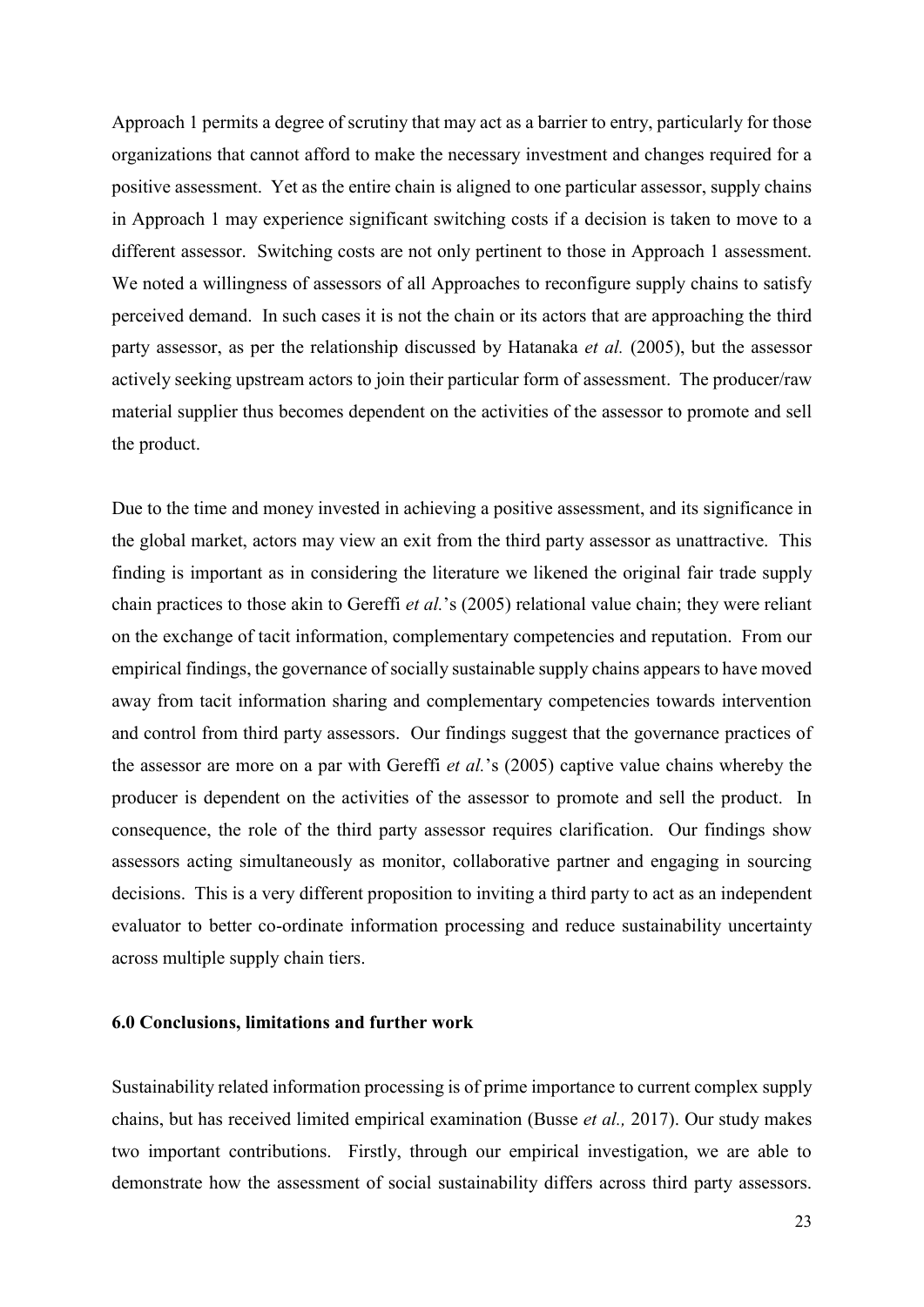Studies on third party assessment often allude to the practices as homogenous and we are able to identify how they differ in the context of social sustainability. Secondly, we highlight the lack of clarity around the role of the assessor. In line with information processing theory, we note how assessments act as a bridge in the supply chain. Their monitoring is used to mitigate the uncertainty associated with social sustainability practices, particularly upstream in the supply chain. We show how the scope of the assessment can be limited to one tier, and we find only one approach to assessment that examined the entire supply chain. Some approaches to social sustainability assessment therefore offer limited information processing capabilities, and leave the participating companies open to sustainability uncertainty. It is not only the participating companies that are left vulnerable, but also the reputation of the assessors. Stakeholders may perceive that a (social) sustainability certification or logo on a product guarantees visibility across a multi-tiered global supply chain, whereas our exploratory findings deem this not to be the case for those assessors adopting Approaches 2 or 3. In not assessing the entire supply chain, these assessors are at risk of being accused of misrepresentation should an activity in the unassessed parts of the chain come to light that does not comply with the product's perceived sustainability credentials, particularly if stakeholders perceive sustainability to encompass the entire supply chain. To mitigate such risk, and increase the social sustainability of global supply chains more generally, we would recommend assessors to consider moving more towards Approach 1. We recognise, however, that Approach 1 may be more costly and time consuming than Approaches 2 or 3. Approaches 2 or 3 may also provide feedback in a more timely fashion if only one or two tiers of the chain are being assessed, which may be important to certain supply chains. We find sustainability assessment to be a strategic decision for supply chain actors that requires focus on what is to be achieved, how risks can be mitigated and stakeholder expectations met. Such decisions will inform which approach to assessment is the best fit. We suggest that dialogue between assessors and supply chains is important in ensuring that assessment is a strategic, rather than operational, activity that fulfils the information processing needs of supply chain actors.

For the monitoring of multi-tier supply chains, we show how assessors may operate in multiple simultaneous capacities. This is an important finding, as in examining research on third party assessment, the implication is that the assessor is an independent body that is approached by a supply chain actor. We found the converse; in some cases the assessor had an influence on sourcing decisions, and actively marketed its own particular 'brand' of assessment to producers, raw material suppliers, manufacturers and retailers. This finding calls into question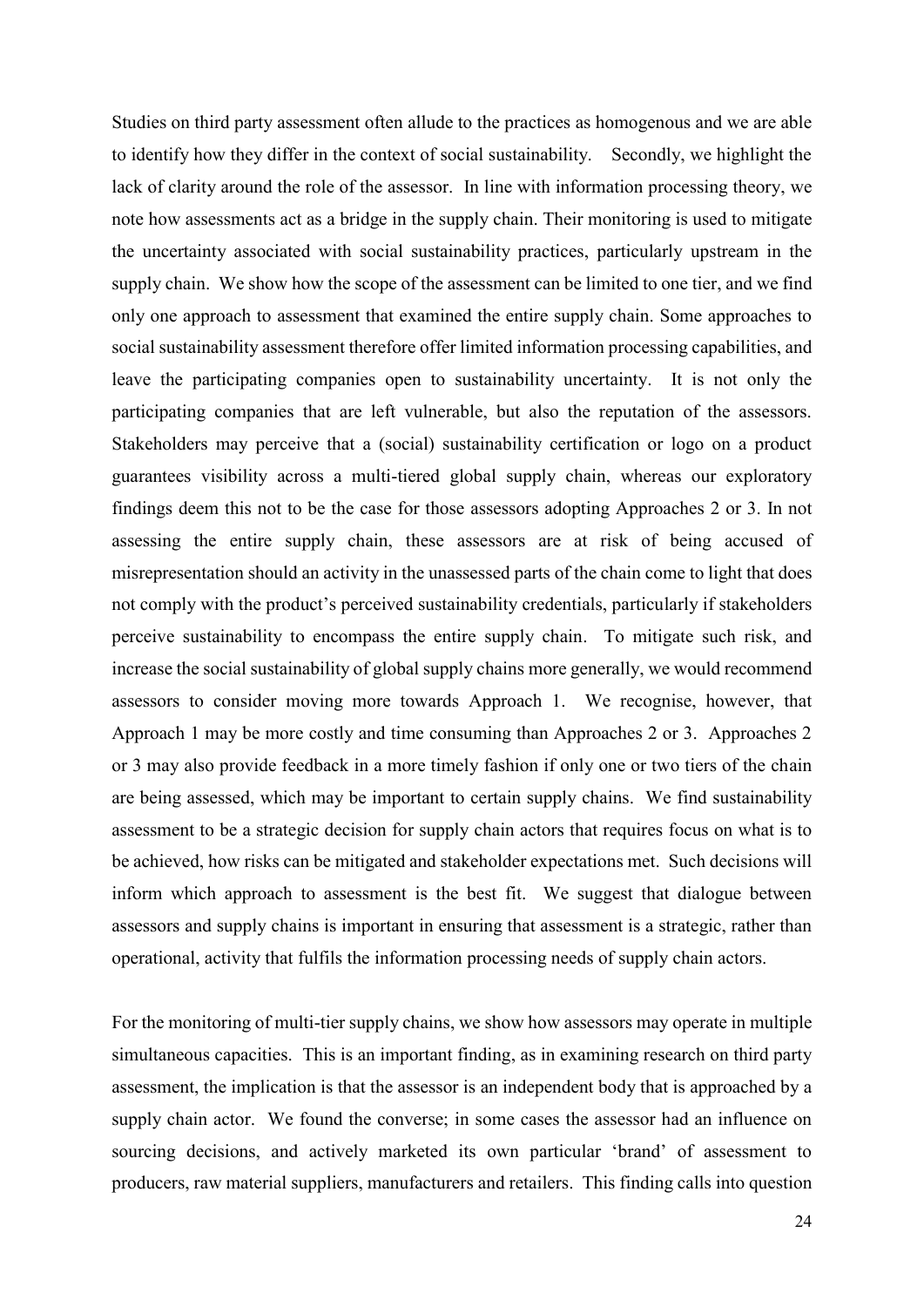the independence of the assessor in some instances. In examining the governance of multitiered supply chains, our questions about the role of the assessor provide an interesting jumping off point for further work. As per previous studies, we acknowledge the proliferation of third party assessors focused on demonstrating the social sustainability credentials of everyday products. We find differences in the scope of assessment, and how goods are communicated as socially sustainable regardless of how many tiers of the supply chain are assessed. Further work on stakeholder perceptions of different third party assessors is an important step to identifying the importance of multi-tier visibility.

Additional avenues for further work include the inclusion of supply chain actors and stakeholders in the research design. As work is emerging that focuses on social sustainability enablers between the buyer-supplier dyad, we believe our study makes an important contribution in providing a different assessment perspective. To further advance this body of work, empirical studies examining stakeholder salience for sustainability assessment are important. Similarly, studies examining the cost of third party assessment and how risk and reward are appropriated across the chain would also make an important contribution from an assessment perspective. As noted at the outset, our study did not focus on the impact of assessment on social sustainability performance. Further work is required to unpack the 'black box' that separates the design of assessment and its intended outcome in this context [\(Bourne](#page-26-7) *et al.*[, 2013\)](#page-26-7).

Our focus here was on how third party assessors can be used to overcome supply chain visibility challenges to reduce sustainability uncertainty. We acknowledge that visibility is not the only barrier to social sustainability performance. Several other internal and external barriers to social sustainability have been identified in past research including, for example, financial and resource constraints, lack of awareness, partner reluctance and regulation (see e.g. Faisal, 2010; Walker and Jones, 2012). It would therefore be appropriate to investigate whether using external assessors assists in overcoming these barriers.

Our study utilizes empirical data collected across voluntary third party assessors operating on a global scale. It is one of few studies in this context that focus on the assessor rather than the buyer and/or supplier. It is, however, not without its limitations. As an exploratory study we focused on ten assessors. From the potential pool of sixteen assessors that we identified, we were pleased with this response, however we recognize that our findings are from a single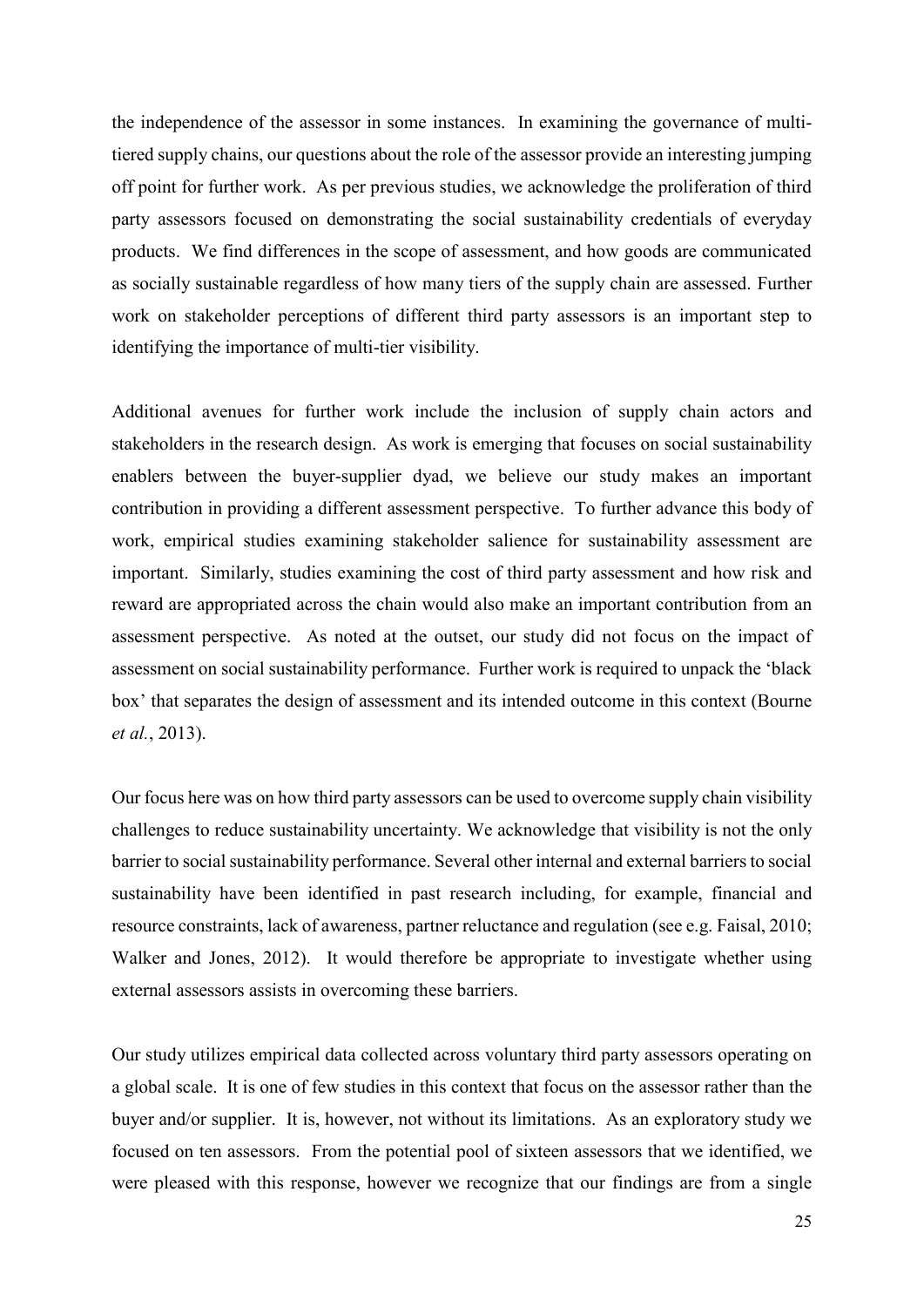respondent and include relatively few examples. Further work could compare voluntary, mandatory and statutory socially sustainable assessment in order to elicit a wider sample from which to draw conclusions. Our findings show that whilst the ten assessors in our sample purport to assess supply chains, in practice this did not mean that they assessed every tier in a supply chain. In adopting a broader sample, further work could draw comparisons across a wider range of assessors which may highlight more approaches to assessment than the three identified in this study. It would also have been interesting to augment our primary data by interviewing auditors working in the field. As our budget did not permit extensive travel in the field, we were limited in this regard. Nevertheless, and despite these limitations, our study offers a platform for interesting further research in this area and highlights the importance of robust sustainability assessment for a range of stakeholders, particularly suppliers seeking access to new and potentially lucrative markets.

## **References**

- <span id="page-26-2"></span>Albersmeier, F., Schulze, H., Jahn, G. and Spiller, A. (2009), "The reliability of third-party certification in the food chain: From checklists to risk-oriented auditing", *Food Control*, Vol. 20 No. 10, pp. 927-935.
- <span id="page-26-1"></span>Andorfer, V.A. and Liebe, U. (2012), "Research on Fair Trade consumption - A review", *Journal of Business Ethics*, Vol. 106 No. 4, pp. 415-435.
- <span id="page-26-0"></span>Awaysheh, A. and Klassen, R. (2010), "The impact of supply chain structure on the use of supplier socially responsible practices", *International Journal of Operations and Production Management*, Vol. 30 No. 12, pp. 1246-1268.
- <span id="page-26-3"></span>Ballet, J. and Carimentrand, A. (2010), "Fair trade and the depersonalization of ethics", *Journal of Business Ethics*, Vol. 92 No. 2, pp. 317-330.
- Berlan, A. (2013), "Social sustainability in agriculture: An anthropological perspective on child labor", Journal of Development Studies, Vol. 49, No. 8, pp. 1088-1100.
- <span id="page-26-4"></span>Bernstein, S. and Cashore, B. (2007), "Can non-state global governance be legitimate? An analytical framework", *Regulation and Governance*, Vol. 1 No. 4, pp. 347-371.
- <span id="page-26-5"></span>Bititci, U.S., Carrie, A.S. and McDevitt, L. (1997), "Integrated performance measurement systems: a development guide", *International Journal of Operations and Production Management*, Vol. 17 No. 5, pp. 522-534.
- <span id="page-26-6"></span>Bititci, U.S., Mendibil, K., Martinez, V. and Albores, P. (2005), "Measuring and managing performance in extended enterprises", *International Journal of Operations and Production Management*, Vol. 25 No. 4, pp. 333-353.
- Bode, C., Wagner, S., Petersen, K. and Ellram, L. (2011), "Understanding responses to supply chain disruptions: Insights from information processing and resource dependence perspectives", *Academy of Management Journal*, Vol. 54, No. 4, pp. 833-856.
- Boughton, I. (2008, September 24th). Starbucks launch of ethical espresso draws criticism. *The Caterer.* Retrieved from [https://www.thecaterer.com/articles/323561/starbucks](https://www.thecaterer.com/articles/323561/starbucks-launch-of-ethical-espresso-draws-criticism)[launch-of-ethical-espresso-draws-criticism](https://www.thecaterer.com/articles/323561/starbucks-launch-of-ethical-espresso-draws-criticism)
- <span id="page-26-7"></span>Bourne, M., Pavlov, A., Franco-Santos, M., Lorenzo, L. and Mura, M. (2013), "Generating organizational performance: The contributing effects of performance measurement on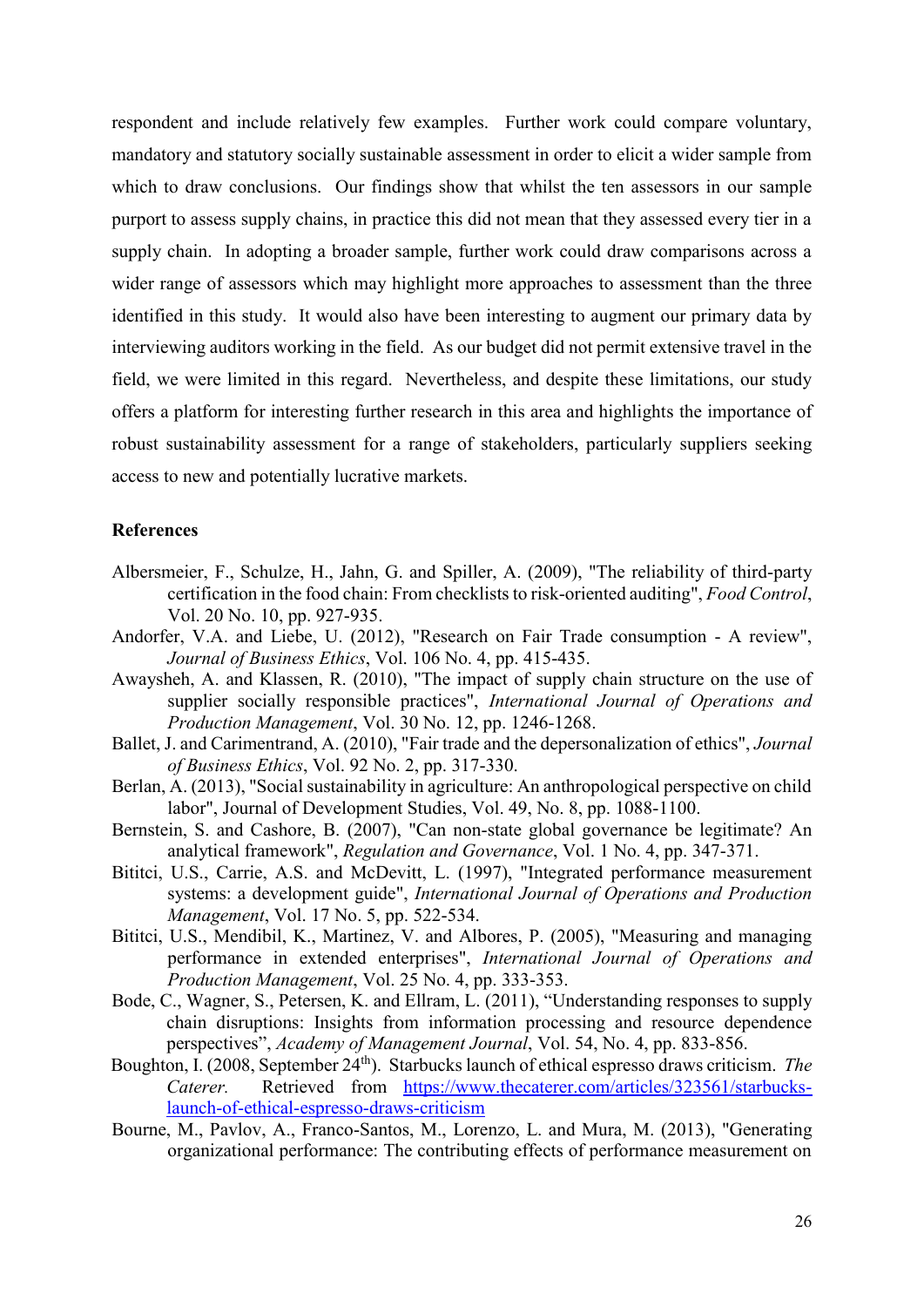human resource management systems", *International Journal of Operations and Production Management*, Vol. 33 No. 11/12, pp. 1599-1622.

- <span id="page-27-0"></span>Brønn, P. and Vidaver-Cohen, D. (2009), "Corporate motives for social initiative: Legitimacy, sustainability, or the bottom line?", *Journal of Business Ethics*, Vol. 87 No. 1, pp. 91- 109.
- <span id="page-27-1"></span>Burritt, R. and Schaltegger, S. (2014), "Accounting towards sustainability in production and supply chains", *The British Accounting Review*, Vol. 46 No. 4, pp. 327-343.
- Busse, C., Meinlschmidt, J. and Foerstl, K. (2017), "Managing information processing needs in global supply chains: A prerequisite to sustainable supply chain management", *Journal of Supply Chain Management*, Vol. 53 No. 1, pp. 87-113.
- <span id="page-27-5"></span>Doherty, B. and Huybrechts, B. (2013), "Connecting producers and consumers through fair and sustainable value chains", *Social Enterprise Journal*, Vol. 9 No. 1, pp. 4-10.
- Eisenhardt, K. M. and Graebner, M. E. (2007), "Theory building from cases; opportunities and challenges", *Academy of Management Journal*, Vol. 31 No. 3, pp. 488-511.
- Fahimnia, B., Sarkis, J. and Davarzani, H. (2015), "Green supply chain management: A review and bibliometric analysis", *International Journal of Production Economics*, Vol. 162, pp. 101-114.
- <span id="page-27-4"></span>Faisal, M.(2010), "Analysing the barriers to corporate social responsibility in supply chains: an interpretive structural modelling approach", *International Journal of Logistics: Research and Applications,* Vol. 13 No. 3, pp. 179-195.
- Fan, H., Li, G., Sun, H. and Cheng, T. (2017), "An information processing perspective on supply chain risk management: Antecedents, mechanism, and consequences", *International Journal of Production Economics*, Vol. 185, pp. 63-75.
- Foerstl, K., Meinlschmidt, J. and Busse, C. (in press), "It's a match! Choosing information processing mechanisms to address sustainability-related uncertainty in sustainable supply management", *Journal of Purchasing and Supply Management*.
- Fransen, L.W. (2011), "Why do private governance organizations not converge? A politicalinstitutional analysis of transnational labor standards regulation", *Governance*, Vol. 24 No. 2, pp. 359-387.
- Galbraith, J. R. 1973. Designing complex organizations. Reading, MA: Addison-Wesley.
- <span id="page-27-7"></span>Gereffi, G., Humphrey, J. and Sturgeon, T. (2005), "The governance of global value chains", *Review of International Political Economy*, Vol. 12 No. 1, pp. 78-104.
- <span id="page-27-6"></span>Gioia, D., Corley, K. and Hamilton, A. (2012), "Seeking qualitatative rigour in inductive research: Notes on the Gioia methodology", *Organizational Research Methods*, Vol. 16 No. 1, pp. 15-31.
- <span id="page-27-2"></span>Giovannucci, D. and Ponte, S. (2005), "Standards as a new form of social contract? Sustainability initiatives in the coffee industry", *Food Policy*, Vol. 30 No. 3, pp. 284- 301.
- Govindan, K., Azevedo, S., Carvalho, H. and Cruz-Machado. (2014), "Impact of supply chain management practices on sustainability", *Journal of Cleaner Production*, Vol. 85, pp. 212-225.
- Govindan, K., Khodaverdi, R. and Jafarian, A. (2013), "A fuzzy multi critera approach for measuring sustainability performance of a suppler based on triple bottom line approach", *Journal of Cleaner Production*, Vol. 47, pp 345-354.
- <span id="page-27-3"></span>Hartlieb, S. and Jones, B. (2009), "Humanising business through ethical labelling: Progress and paradoxes in the UK", *Journal of Business Ethics*, Vol. 88 No. 3, pp. 583-600.
- Hassini, E., Surti, C. and Searcy, C. (2012), "A literature review and a case study of sustainable supply chains with a focus on metrics", *International Journal of Production Economics*, Vol. 140 No. 1, pp. 69-82.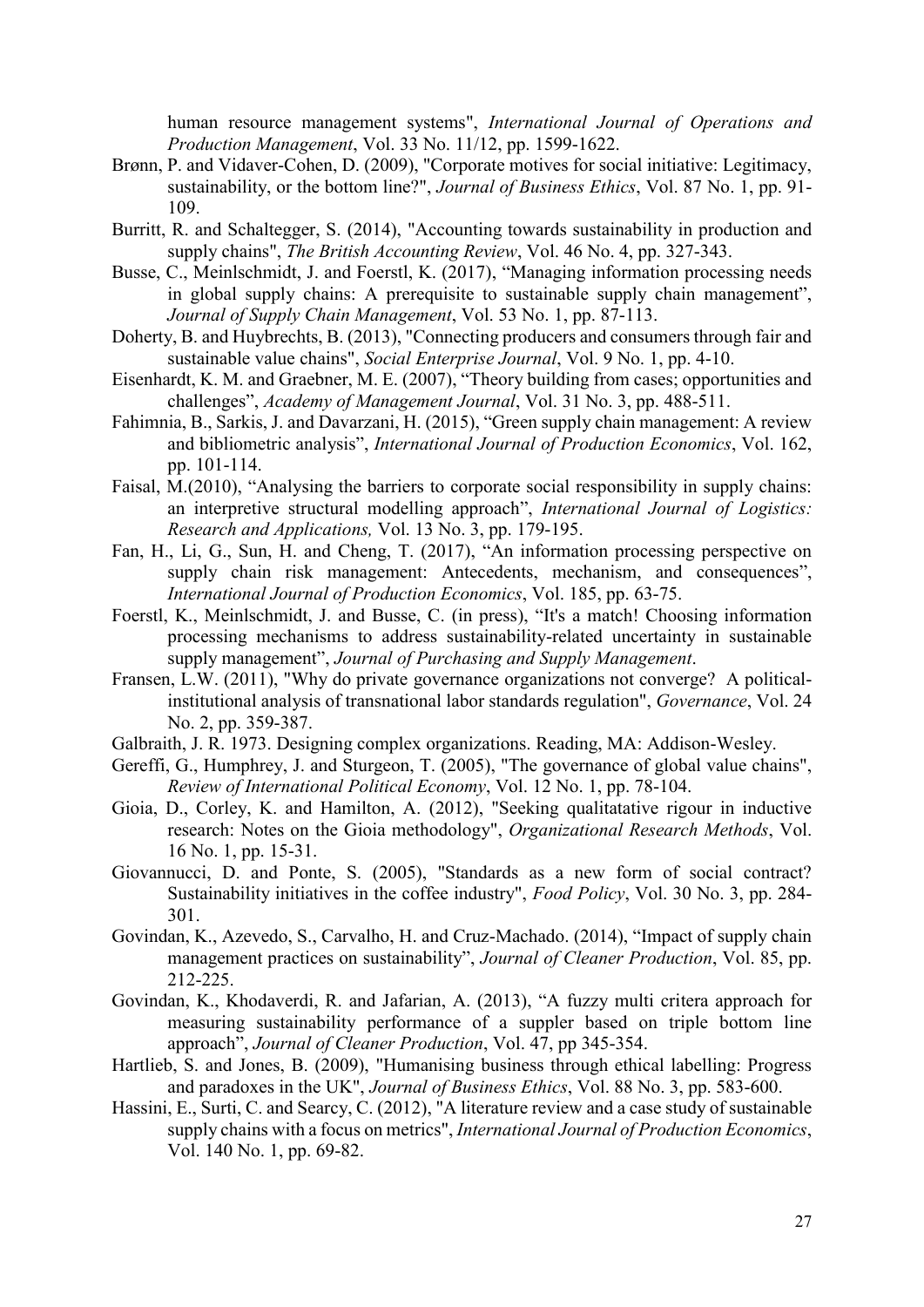- <span id="page-28-2"></span>Hatanaka, M., Bain, C. and Busch, L. (2005), "Third-party certification in the global agrifood system", *Food Policy*, Vol. 30 No. 3, pp. 354-369.
- <span id="page-28-3"></span>Hatanaka, M. and Busch, L. (2008), "Third-party certification in the global agrifood system: An objective or socially mediated governance mechanism?", *Sociologia Ruralis*, Vol. 48 No. 1, pp. 73-91.
- <span id="page-28-4"></span>Hughes, A. (2015), Retailers, corporate ethics and fair trade, in L. Raynolds and E. Bennett (Eds), *Handbook of Research on Fair Trade*, Edward Elgar Publishing Ltd, Cheltenham, pp. 298-315.
- <span id="page-28-6"></span>Huq, F., Chowdhury, I. and Klassen, R. (2016), "Social management capabilities of multinational buying firms and their emerging market suppliers: An exploratory study of the clothing industry", *Journal of Operations Management*, Vol. 46, pp. 19-37.
- <span id="page-28-1"></span>Huq, F., Stevenson, M. and Zorzini, M. (2014), "Social sustainability in developing country suppliers: An exploratory study in the ready made garments industry of Bangladesh", *International Journal of Operations and Production Management*, Vol. 34 No. 5, pp. 610-638.
- Karjalainen, K. and Moxham, C. (2013). Focus on Fairtrade: Propositions for integrating Fairtrade and SCM research. *Journal of Business Ethics*, Vol. 116 No. 2, pp. 267-282.
- Kauppi, K., Longoni, A., Caniato, F., and Kuula, M. (2016), "Managing country disruption risks and improving operational performance: Risk management along integrated supply chains", *International Journal of Production Economics*, Vol. 182, pp. 484-495.
- <span id="page-28-8"></span>Kennerley, M. and Neely, A. (2002), "A framework of the factors affecting the evolution of performance measurement systems", *International Journal of Operations and Production Management*, Vol. 22 No. 11, pp. 1222-1245.
- Koh, S.C.L.., Gunasekaran, A. and Tseng, C.S. (2012), "Cross-tier ripple and direct effects of directives WEEE and RoHS on greening a supply chain", *International Journal of Production Economics*, Vol. 140, pp. 305-317.
- Kreye, M. (2017), "Relational uncertainty in service dyads", *International Journal of Operations and Production Managemen*t, Vol. 37 No. 3, pp.363-381.
- <span id="page-28-5"></span>Langley, A. (1999), "Strategies for theorizing from process data", *Academy of Management Review*, Vol. 24 No. 4, pp. 691-710.
- <span id="page-28-7"></span>Lincoln, Y.S. and Guba, E. (1985), *Naturalistic Enquiry*, Sage, Beverly Hills, CA.
- Liu, G., Shah, R. and Schroeder, R. (2010), "Managing demand and supply uncertainties to achieve mass customization ability", *Journal of Manufacturing Technology Management*, Vol. 21 No. 8, pp. 990-1012.
- <span id="page-28-9"></span>Longoni, A. and Cagliano, R. (2015), "Cross-functional executive involvement and worker involvement in lean manufacturing and sustainability alignment", *International Journal of Operations and Production Management*, Vol. 35 No. 9, pp. 1332-1358.
- Marshall, D., McCarthy, L., McGrath, P. and Harrington, F. (2016), "What's your strategy for supply chain disclosure?" *MIT Sloan Management Review*, Vol. 57, No. 2, pp. 37-45.
- Miemczyk, J., Johnsen, T.E. and Macquet, M. (2012), "Sustainable purchasing and supply management: A structured literature review of definitions and measures at the dyad, chain and network levels", *Supply Chain Management: An International Journal*, Vol. 17 No. 5, pp. 478-496.
- <span id="page-28-0"></span>Perry, P. and Towers, N. (2013), "Conceptual framework development: CSR implementation in fashion supply chains", *International Journal of Physical Distribution and Logistics Management*, Vol. 43 No. 5/6, pp. 478-501.
- Premkumar ,G., Ramamurthy, K. and Saunders, C. (2005), "Information processing view of organizations: An exploratory examination of fit in the context of interorganizational relationships", *Journal of Management Information Systems*, Vol. 22 No.1, pp. 257- 294.